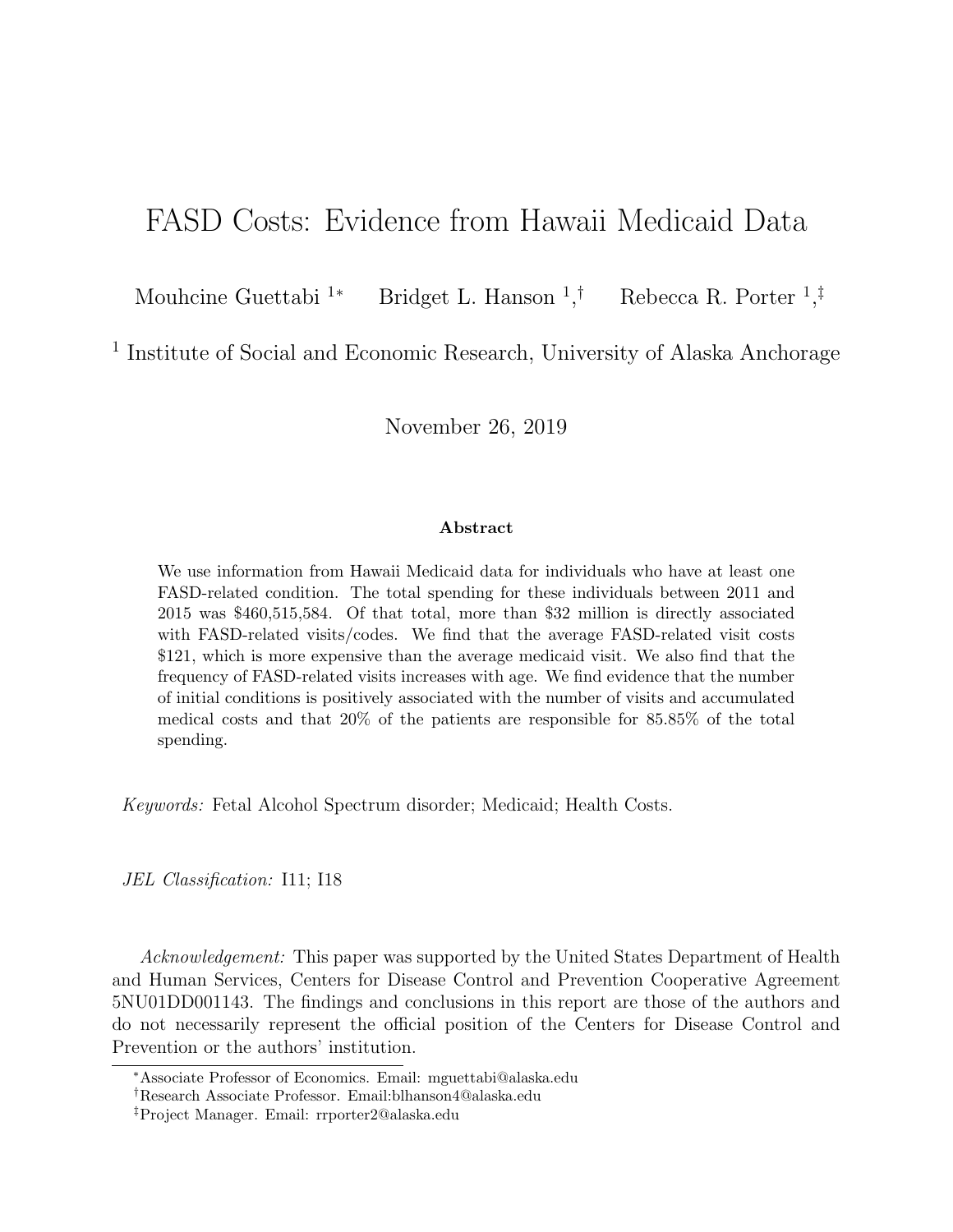# Contents

| $\mathbf{1}$            | What are FASDs?<br>1.1                                                                                                                                                                                                     | 3<br>3                                         |
|-------------------------|----------------------------------------------------------------------------------------------------------------------------------------------------------------------------------------------------------------------------|------------------------------------------------|
| $\overline{2}$          | Method<br>2.1                                                                                                                                                                                                              | 3<br>3                                         |
| 3                       | <b>Summary statistics</b><br>3.1<br>How often did people visit the doctor? $\ldots \ldots \ldots \ldots \ldots \ldots$<br>3.2                                                                                              | $\overline{\mathbf{4}}$<br>$\overline{4}$<br>6 |
| $\overline{\mathbf{4}}$ | Overall spending, FASD-related spending, and visits                                                                                                                                                                        | 8                                              |
| $\bf{5}$                | Frequent initial diagnoses<br>Are there differences in future expenditures based on initial codes?<br>5.1                                                                                                                  | 11<br>12                                       |
| 6                       | Distribution of spending and visits at the individual level                                                                                                                                                                | 15                                             |
| 7                       | Who is responsible for the spending?                                                                                                                                                                                       | 16                                             |
| 8                       | <b>Basic estimation</b>                                                                                                                                                                                                    | 17                                             |
| 9                       | Births post 2010<br>When does the initial diagnosis happen? $\ldots \ldots \ldots \ldots \ldots \ldots \ldots$<br>9.1<br>9.2<br>Visits and spending by year at the individual level $\dots \dots \dots \dots \dots$<br>9.3 | 17<br>18<br>19<br>19                           |
|                         | 10 Who is responsible for the spending among the children born post 2010?<br>10.1 Are the results any different for this subsample?                                                                                        | 21<br>21                                       |
|                         | 11 Limitations                                                                                                                                                                                                             | 22                                             |
|                         | 12 What does FASD prevention cost?                                                                                                                                                                                         | 22                                             |
|                         | 13 Conclusion                                                                                                                                                                                                              | 22                                             |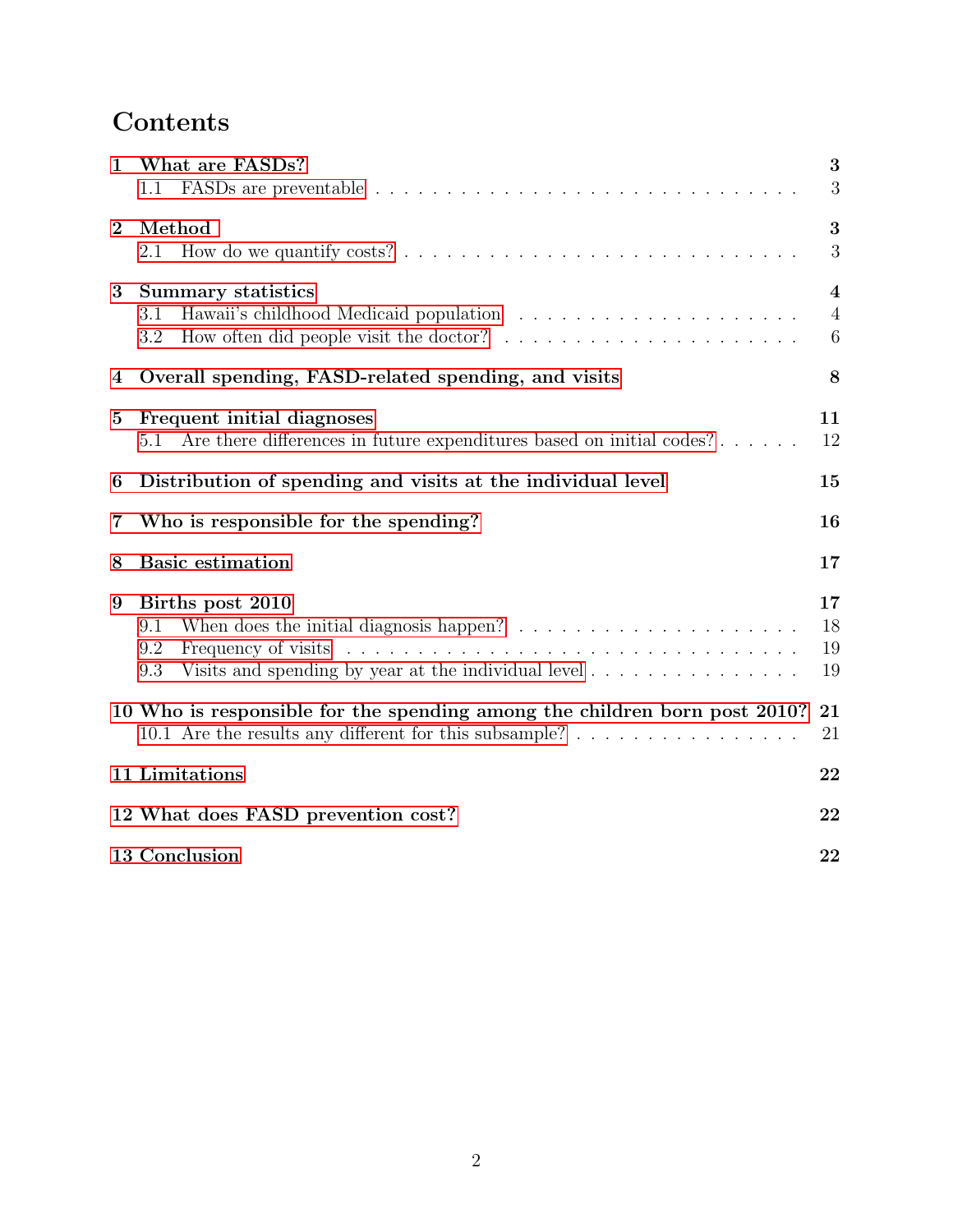## <span id="page-2-0"></span>1 What are FASDs?

Fetal alcohol spectrum disorders (FASDs), a collection of permanent yet preventable developmental disabilities and birth defects resulting from prenatal alcohol exposure, are associated with substantial costs [\(Popova et al., 2017\)](#page-23-0). FASDs have been conservatively estimated to affect one in 20 U.S. children [\(May et al., 2018\)](#page-23-1). However, as explained in [Chasnoff](#page-23-2) [et al.](#page-23-2) [\(2015\)](#page-23-2), many FASD cases are often missed or misdiagnosed because of unknown or unconfirmed prenatal alcohol exposure, lack of universal diagnostic guidelines, and a high prevalence of comorbidities. Over four hundred co-morbid conditions have been found to occur among individuals with FASD [\(Popova et al., 2016\)](#page-23-3). This high number of comorbid conidtions is due to the potent teratogenic effects of alcohol, which creates potential for abnormal fetal development and produces lifelong health consequences [Hong and Krauss](#page-23-4) [\(2017\)](#page-23-4). Further, people living with FASD present with wide-ranging needs spanning across systems of care including social services, criminal justice, education, medicine, and mental health [\(Jirikowic et al., 2010\)](#page-23-5). Sizeable financial and social impacts related to FASDs have cut across global, regional, and local communities [\(Lange et al., 2017\)](#page-23-6).

### <span id="page-2-1"></span>1.1 FASDs are preventable

FASDs are preventable if a fetus is not exposed to alcohol. Therefore, prevention efforts target alcohol consumption among people who are or could become pregnant. One cost-effective method for FASD prevention is alcohol screening and brief intervention (SBI). The U.S. Preventive Services Task Force (USPSTF) recommends alcohol SBI for unhealthy alcohol use as a population-wide clinical preventive service for all adults in primary care, including those who are or could become pregnant (O'Connor, Perdue, Senger, Rushkin, Patnode, Bean, & Jonas, 2018). Despite sufficient efficacy evidence, overall uptake of alcohol SBI in clin-ical settings lags [\(Babor et al., 2007;](#page-23-7) Désy and Perhats, 2008; [Lewis et al., 2014\)](#page-23-9). Local efforts to address challenges associated with alcohol SBI implementation may provide scalable information that can be used to advance regional and national FASD prevention efforts [\(Rieckmann et al., 2018\)](#page-24-0).

Since 2007, the State of Hawaii has been addressing FASD prevention, including training and implementation efforts, to increase maternal screening for alcohol use during pregnancy. However, inadequate infrastructure and limited resources have impeded progress. Policylevel changes to improve universal alcohol SBI, particularly among pregnant women, have been highlighted as necessary to build a strategic, state-wide comprehensive FASD prevention plan [\(Onoye and Thompson, 2017\)](#page-23-10).

## <span id="page-2-2"></span>2 Method

#### <span id="page-2-3"></span>2.1 How do we quantify costs?

The goal of our analysis is to understand how FASD is associated with health care visits and spending for Hawaii Medicaid recipients. In order to quantify costs associated with FASDs, we examine Hawaii Medicaid data with visits from 2011-2015. We use inclusion criteria of patients less than 19 years old with one or more FASD-related visit. To identify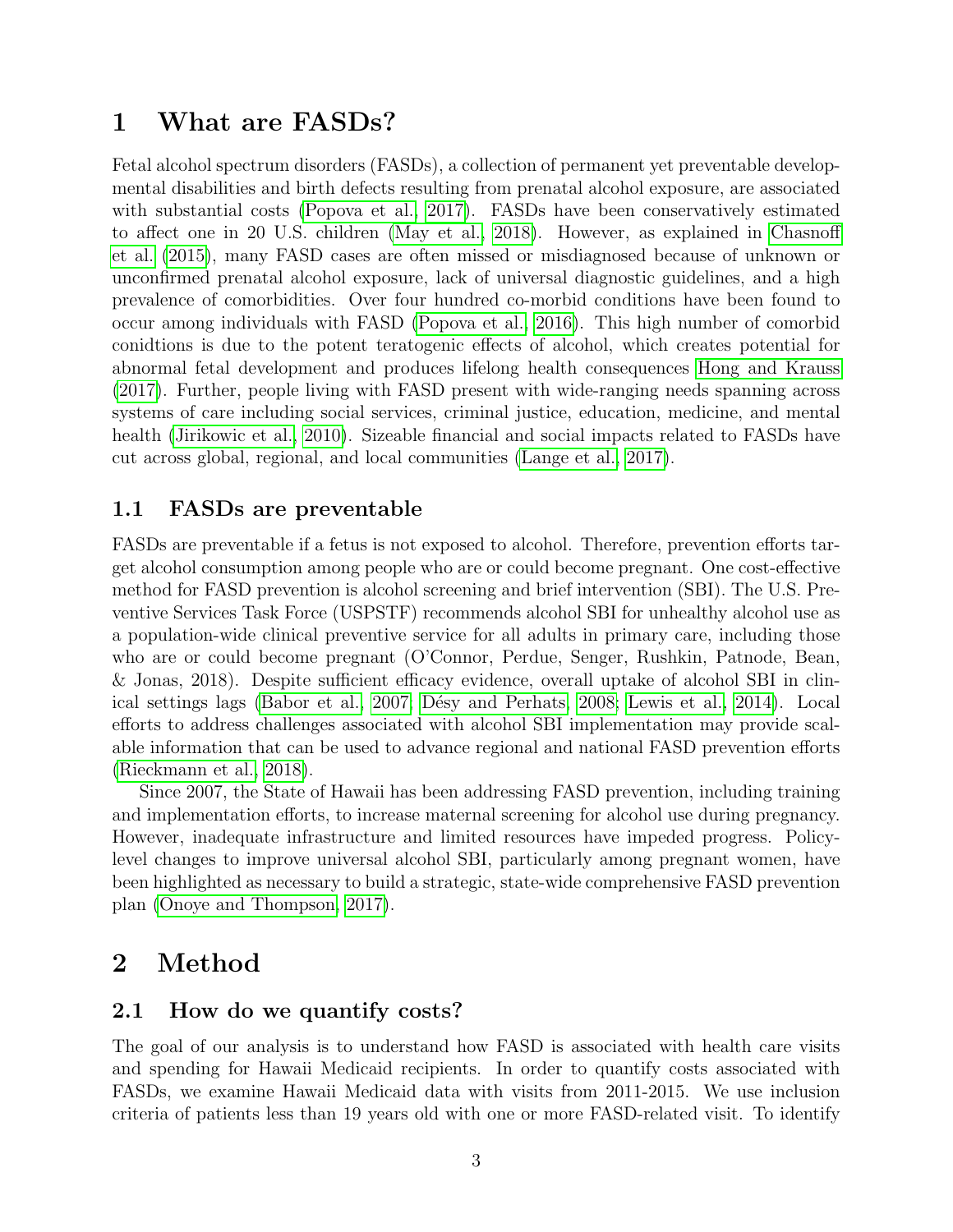these visits, we rely on diagnosis codes from the American Academy of Pediatrics, who has a comprehensive list of diagnoses associated with FASDs from both ICD-9 and ICD-10.[1](#page-3-2) For each visit, we have diagnosis code, procedure code, amount (in \$) billed, and amount (in \$) paid.

If an individual had an FASD-related diagnosis, then we have that person's universe of visits and costs for the 5 years between 2011 and 2015 during which the individual was under the age of 19. For the rest of the paper, we refer to the first FASD-related diagnosis occurring in the available data for each individual (i.e., inclusion criteria of an FASD-related condition) as "initial FASD diagnosis."

It is important to note that the period for inclusion for initial diagnosis of an FASDrelated condition is between 2009 and 2015. While all the analysis is broadly interested in the visits and expenditures for FASDs, there are only 10 people who have an initial diagnosis of fetal alcohol syndrome (FAS; code 76071). This is unsurprising as FAS is only a small subset of the FASD umbrella and conditions under this umbrella are often undiagnosed.

Annualized results are based on 13,557 which is the average number of individuals across the five years in our sample. Our sample has approximately 9% of Medicaid beneficiaries ages 0-18. In total, we have records for 18,711 individuals between the ages of 0 and 18. Of those, we have 1,198 individuals with 0 expenses after merging because these individuals do not have a cohort number. Therefore our analysis will focus on the 17,513 individuals who we observe having at least one medical visit during the study period of 2011-2015.

Given our goal in this analysis of understanding the costs associated with FASDs in the Hawaii Medicaid population, we approach the question by examining the overall spending of people who meet our initial inclusion criteria as well as focus on specific diagnoses that are most likely to be linked to FASD.

## <span id="page-3-0"></span>3 Summary statistics

Below, we list some basic descriptive statistics regarding the characteristics of the Medicaid recipients for whom we have data. Our sample is 60.7% male and 39.3% female. The largest three groups by race are Native Hawaiian  $(23.2\%)$ , white  $(22.2\%)$ , and Filipino  $(15.1\%)$ . In Table [3,](#page-5-1) we show the distribution of visits and spending for all visits and FASD-related visits. In Table [4,](#page-6-0) we decompose our sample by the number of original diagnoses identified for each individual. We see that the majority of individuals (82.7%) have one FASD-related diagnosis, and only 750 (4.3%) with 3 or more diagnoses.

### <span id="page-3-1"></span>3.1 Hawaii's childhood Medicaid population

In FY2012, Hawaii Medicaid covered 107,000 children in Hawaii, with annual costs per child averaging \$2,015 (American Academy of Pediatrics, 2017). At the end of calendar year 2015, Hawaii Medicaid had 151,173 beneficiaries 0-18 years of age. In our sample of individuals with a FASD-related diagnosis, for the same calendar year, 13,167 individuals are included. Therefore, our sample represents 8.8% of Hawaii's childhood Medicaid population.

<span id="page-3-2"></span><sup>1</sup>See Appendix 1 for a list of codes included as inclusion criteria.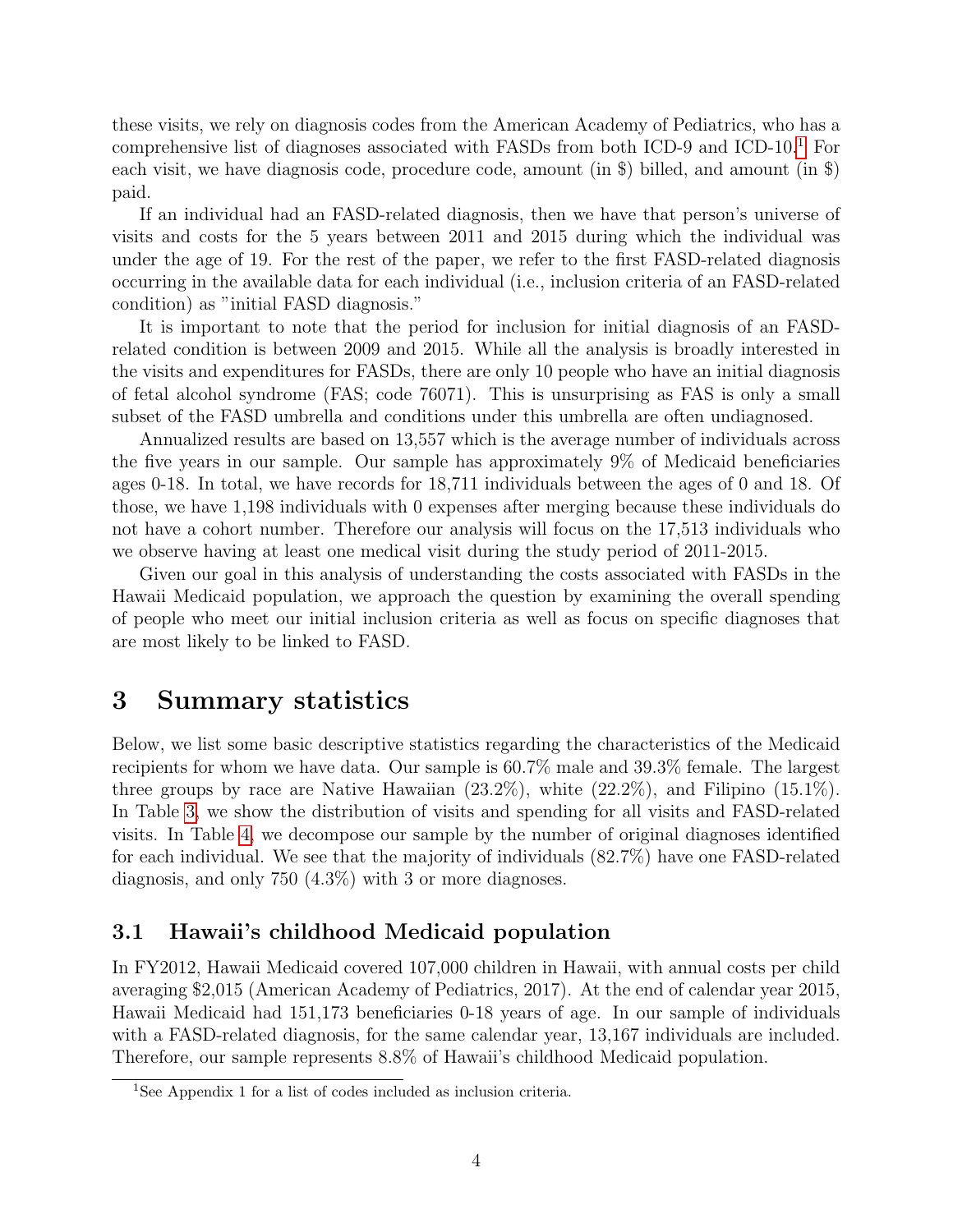| Race             | Female | Male   | Total  |
|------------------|--------|--------|--------|
| Native Hawaiian  | 1,435  | 2,624  | 4,059  |
| White            | 1,484  | 2,407  | 3,891  |
| Filipino         | 1,031  | 1,672  | 2,703  |
| Pacific Islander | 492    | 846    | 1,338  |
| Other Asian      | 898    | 1,451  | 2,349  |
| Other            | 819    | 1,217  | 2,036  |
| Unknown          | 492    | 645    | 1,137  |
| Total            | 6,651  | 10,862 | 17,513 |

Table 1: Number of patients by race and gender

Table 2: Charges by visit and annually per individual

| $M$ per visit<br>Year                                  |                                         | SD per visit | $M$ total | SD total  |  |  |  |
|--------------------------------------------------------|-----------------------------------------|--------------|-----------|-----------|--|--|--|
|                                                        | Charges by year at the individual level |              |           |           |  |  |  |
| 2011                                                   | 110.91                                  | 307.28       | 6,502.28  | 32,847.55 |  |  |  |
| 2012                                                   | 108.77                                  | 336.69       | 5,996.10  | 46,227.22 |  |  |  |
| 2013                                                   | 110.11                                  | 394.79       | 6,867.62  | 42,452.16 |  |  |  |
| 2014                                                   | 110.63                                  | 423.27       | 7,385.58  | 43,999.51 |  |  |  |
| 2015                                                   | 95.69                                   | 342.00       | 7,192.87  | 55,439.74 |  |  |  |
| Average                                                | 107.30                                  | 364.71       | 5,427.15  | 40,149.71 |  |  |  |
| charges by year at the individual level<br><b>FASD</b> |                                         |              |           |           |  |  |  |
| 2011                                                   | 152.07                                  | 658.87       | 1,377.14  | 7,308.036 |  |  |  |
| 2012                                                   | 130.09                                  | 536.11       | 1,328.03  | 7,027.83  |  |  |  |
| 2013                                                   | 113.70                                  | 532.16       | 1,184.94  | 6,316.76  |  |  |  |
| 2014                                                   | 110.42                                  | 442.65       | 1,355.57  | 9,595.73  |  |  |  |
| 2015                                                   | 105.18                                  | 709.87       | 1,331.67  | 7,885.14  |  |  |  |
| Average                                                | 121.37                                  | 582.84       | 1,313.77  | 7,723.91  |  |  |  |

Notes: M per visit refers to the average number of visits at the individual level, SD per visit refers to the standard deviation of number of visits at the individual level. M total refers to average total spending per year, and SD total refers to the standard deviation of the average total spending.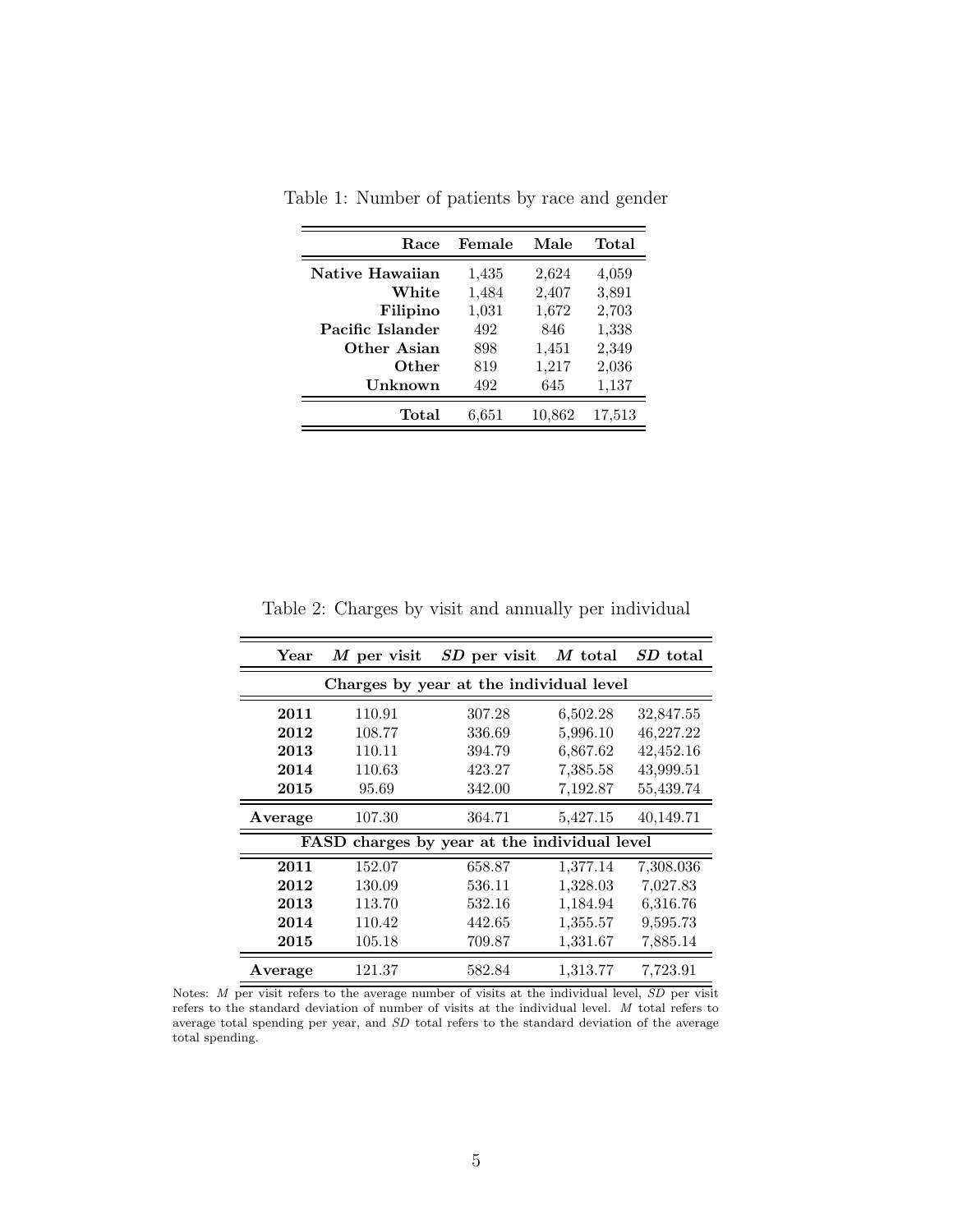### <span id="page-5-0"></span>3.2 How often did people visit the doctor?

In the table below, we examine the distribution of overall visits, FASD-related visits, and the corresponding spending. We find that, on average, the individuals in our sample average 19.45 visits a year with an average cost of \$107.30. When looking specifically at FASDrelated visits, we find that they averaged 7.03 visits per year which accounts for 36% of all visits but there is considerable variation across ages. We also note that the number of FASD-related visits increase with age. Additionally, the average costs of an FASD-related visit is \$121.37 which is higher than the average visit of any kind.

<span id="page-5-1"></span>

|                         | <b>Age Frequency</b><br>of visits | Frequency<br>of FASD visits | Average charge | Average<br><b>FASD</b> charge |
|-------------------------|-----------------------------------|-----------------------------|----------------|-------------------------------|
| $\boldsymbol{0}$        | 21.37                             | 2.42                        | 395.6          | 77.71                         |
| 1                       | 19.66                             | 4.26                        | 95.86          | 91.29                         |
| $\bf{2}$                | 16.37                             | 5.68                        | 68.56          | 54.58                         |
| 3                       | 14.68                             | 5.97                        | 65.91          | 53.35                         |
| $\overline{\mathbf{4}}$ | 15.17                             | 4.35                        | 64.13          | 90.30                         |
| $\overline{5}$          | 16.89                             | 5.36                        | 59.04          | 95.10                         |
| 6                       | 18.04                             | 7.06                        | 61.78          | 90.99                         |
| 7                       | 19.01                             | 7.94                        | 63.93          | 76.44                         |
| 8                       | 20.72                             | 8.10                        | 70.93          | 81.62                         |
| 9                       | 21.44                             | 8.32                        | 75.70          | 101.98                        |
| 10                      | 21.29                             | 8.04                        | 87.02          | 109.20                        |
| 11                      | 21.08                             | 8.40                        | 91.82          | 125.31                        |
| 12                      | 20.76                             | 8.34                        | 105.79         | 148.91                        |
| 13                      | 20.14                             | 8.16                        | 104.56         | 152.69                        |
| 14                      | 21.42                             | 8.43                        | 114.02         | 161.63                        |
| 15                      | 23.19                             | 8.86                        | 137.77         | 213.75                        |
| 16                      | 24.72                             | 9.78                        | 159.45         | 266.24                        |
| 17                      | 25.19                             | 9.23                        | 170.85         | 255.58                        |
| 18                      | 23.90                             | 9.24                        | 157.51         | 214.20                        |
| Average                 | 19.45                             | 7.03                        | 107.30         | 121.37                        |

Table 3: Frequency of yearly visits and spending by age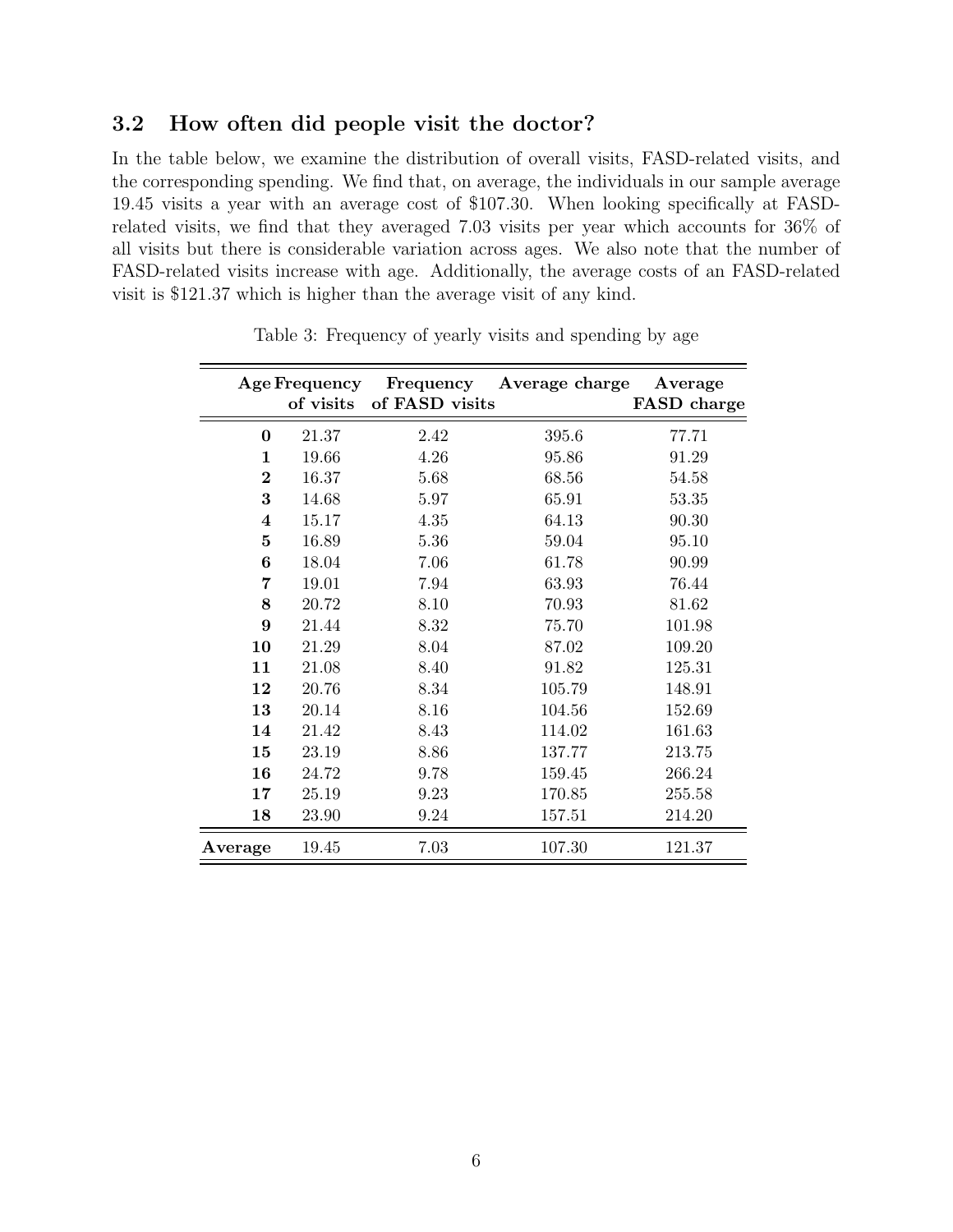<span id="page-6-0"></span>

| Number FASD-related diagnoses Number of individuals |        |
|-----------------------------------------------------|--------|
|                                                     | 14,478 |
| 2                                                   | 2,285  |
| 3                                                   | 537    |
| 4                                                   | 147    |
| 5                                                   | 42     |
| 6                                                   | 21     |
|                                                     |        |
| Total                                               | 17,513 |

Table 4: Distribution of the number of diagnoses

Table 5: Age at initial diagnosis

| Age at initial diagnosis | Number of patients | <b>Share</b> |
|--------------------------|--------------------|--------------|
| $\bf{0}$                 | 3,414              | 19.49%       |
| 1                        | 1,914              | 10.93%       |
| $\overline{2}$           | 1,757              | 10.03%       |
| 3                        | 535                | 3.05%        |
| $\overline{\mathbf{4}}$  | 588                | 3.36%        |
| $\overline{5}$           | 684                | 3.91%        |
| 6                        | 907                | 5.18%        |
| 7                        | 913                | 5.21%        |
| 8                        | 894                | 5.10%        |
| 9                        | 769                | 4.39%        |
| 10                       | 661                | 3.77%        |
| 11                       | 638                | 3.64%        |
| 12                       | 642                | $3.67\%$     |
| 13                       | 630                | 3.60%        |
| 14                       | 620                | 3.54%        |
| 15                       | 574                | 3.28%        |
| 16                       | 591                | 3.37%        |
| 17                       | 446                | 2.55%        |
| 18                       | 336                | 1.92%        |
| Total                    | 17,513             |              |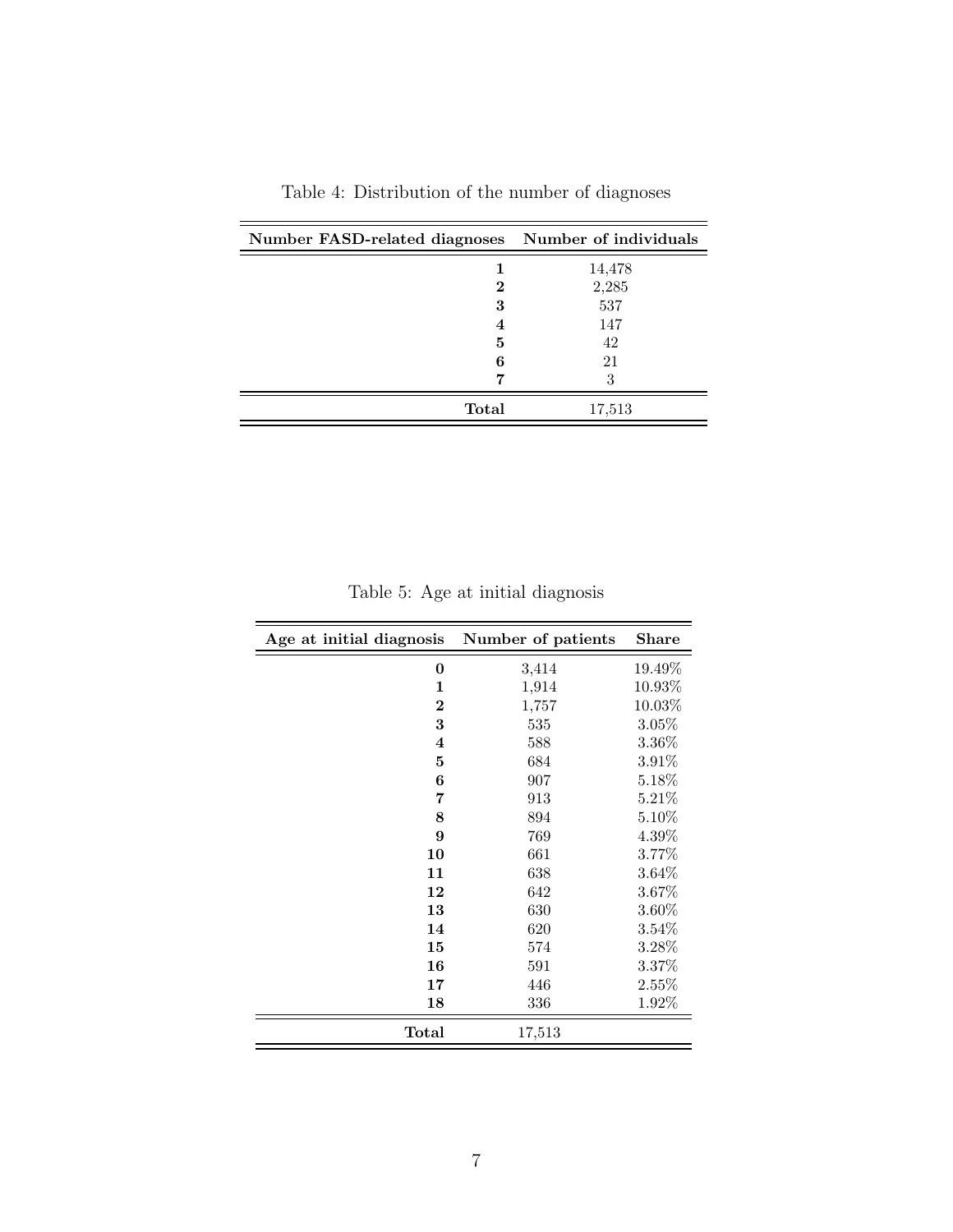# <span id="page-7-0"></span>4 Overall spending, FASD-related spending, and visits

First, we ignore initial diagnoses and describe the overall spending and the spending associated with specific FASD-related visits for all individuals between 2011 and 2015. In Table [6,](#page-7-1) we show that the total spending for the 5 years of data is \$460 million for the 17,513 individuals who were included between 2011 and 2015. Of that spending, \$32.8 million is directly associated with visits that had a FASD-related code. In Table [7,](#page-7-2) we break down the FASDrelated spending by diagnosis to better understand where most of this spending is occurring. In aggregate, attention-deficit/hyperactivity disorder (ADHD) expenditures accounted for between 23.15% and 40%. Complex trauma accounts for the second highest expenditures.

<span id="page-7-1"></span>

| Year  | All spending | Only FASD spending | Share attributed to FASD |
|-------|--------------|--------------------|--------------------------|
| 2011  | 82,982,136   | 6,181,993          | 7.45%                    |
| 2012  | 82,146,600   | 6,552,524          | 7.98%                    |
| 2013  | 96,689,240   | 6,095,368          | $6.30\%$                 |
| 2014  | 103,989,048  | 6,994,743          | 6.73%                    |
| 2015  | 94,708,560.0 | 6,981,686          | 7.37%                    |
| Total | 460,515,584  | 32,806,315         | 7.12%                    |

Table 6: Spending by year

Table 7: Distribution of FASD-related spending by year and diagnostic code

<span id="page-7-2"></span>

| <b>Diagnosis</b>                         | 2011      | 2012      | 2013      | 2014      | 2015      | Total      |
|------------------------------------------|-----------|-----------|-----------|-----------|-----------|------------|
| Attention-deficit/hyperactivity disorder | 2,469,104 | 2,360,382 | 2,408,326 | 2,598,420 | 1,782,780 | 11,619,012 |
| Complex emotional trauma                 | 1,745,007 | 2,179,472 | 1,605,081 | 1,558,747 | 2,337,790 | 9,426,097  |
| Failure to thrive in childhood           | 265,397   | 331,256   | 337,741   | 1,061,049 | 392,494   | 2,387,937  |
| Lack of coordination                     | 346,852   | 242,123   | 228,726   | 303,012   | 386,268   | 1,506,981  |
| Reactive attachment disorder             | 389,211   | 253,639   | 231,183   | 145,505   | 131,430   | 1,150,968  |
| Observation for mental condition         | 144,912   | 193,321   | 201,347   | 173,861   | 316,071   | 1,029,512  |
| Delay in development                     | 230,447   | 175,550   | 172,570   | 208,349   | 179,457   | 966,373    |
| Feeding difficulty                       | 188,532   | 190,676   | 182,932   | 175,706   | 139,262   | 877,108    |
| Cognition-related                        | 2,493     | 266,693   | 241,300   | 171,172   | 70,136    | 751,794    |
| Moderate intellectual disabilities       | 50,392    | 40,199    | 137,046   | 97,197    | 646,223   | 971,057    |
| Severe intellectual disabilities         | 52,954    | 17,701    | 100,646   | 88,956    | 245,093   | 505,350    |
| Mild intellectual disabilities           | 47,475    | 25,620    | 26,624    | 90,455    | 149,436   | 339,610    |
| Expressive language disorder             | 58,778    | 60,892    | 41,544    | 40,979    | 19,294    | 221,487    |
| Cognitive disorder, NOS                  | 18,101    | 35,747    | 18,810    | 89,990    | 9.455     | 172,103    |
| Delayed milestones                       | 32,705    | 46,179    | 39,903    | 28,158    | 8,526     | 155,471    |
| Profound intellectual disabilities       | 37,515    | 27,610    | 21,017    | 29,888    | 20,234    | 136,264    |
| Short stature                            | 23,374    | 20,580    | 21,473    | 23,091    | 11,676    | 100,194    |
| Other diagnoses (combined)               | 78,736    | 84,875    | 79,092    | 110,203   | 553,577   | 906,483    |
|                                          | 6,181,992 | 6,552,524 | 6,095,369 | 6,994,743 | 6,981,686 | 32,806,314 |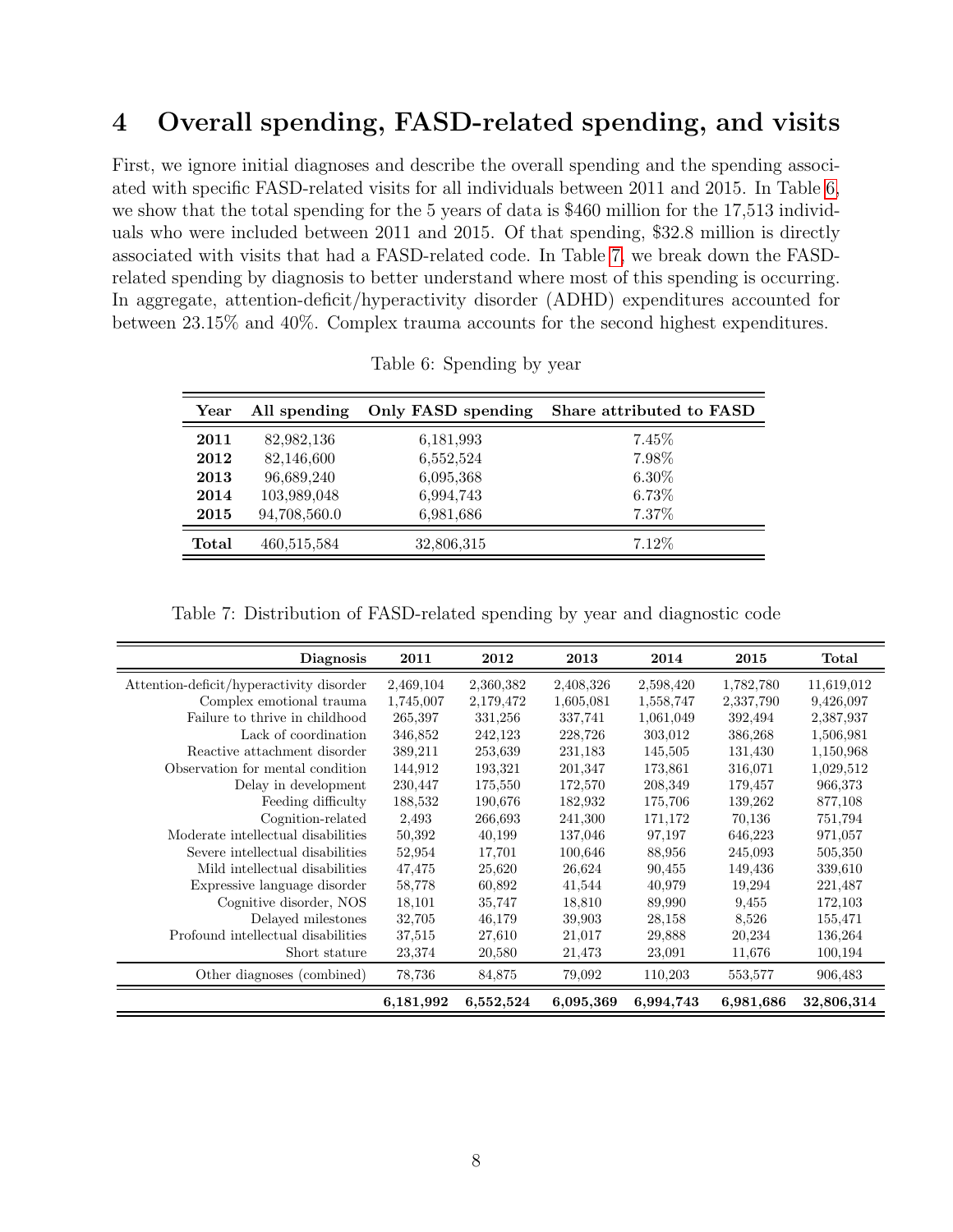

Figure 1: FASD-related expenditures by diagnosis in 2015

In Table [8,](#page-9-0) we assess the frequency of visits associated with each of the main diagnostic codes. Unsurprisingly, the two codes responsible for the highest aggregate visits are the ones with the highest expenditures. This indicates that these codes are very prevalent but not necessarily the most expensive ones.

Note: While, the most significant overall spending is associated with ADHD, it is simply due to the high number of individuals who have those visits and not because the visits are expensive.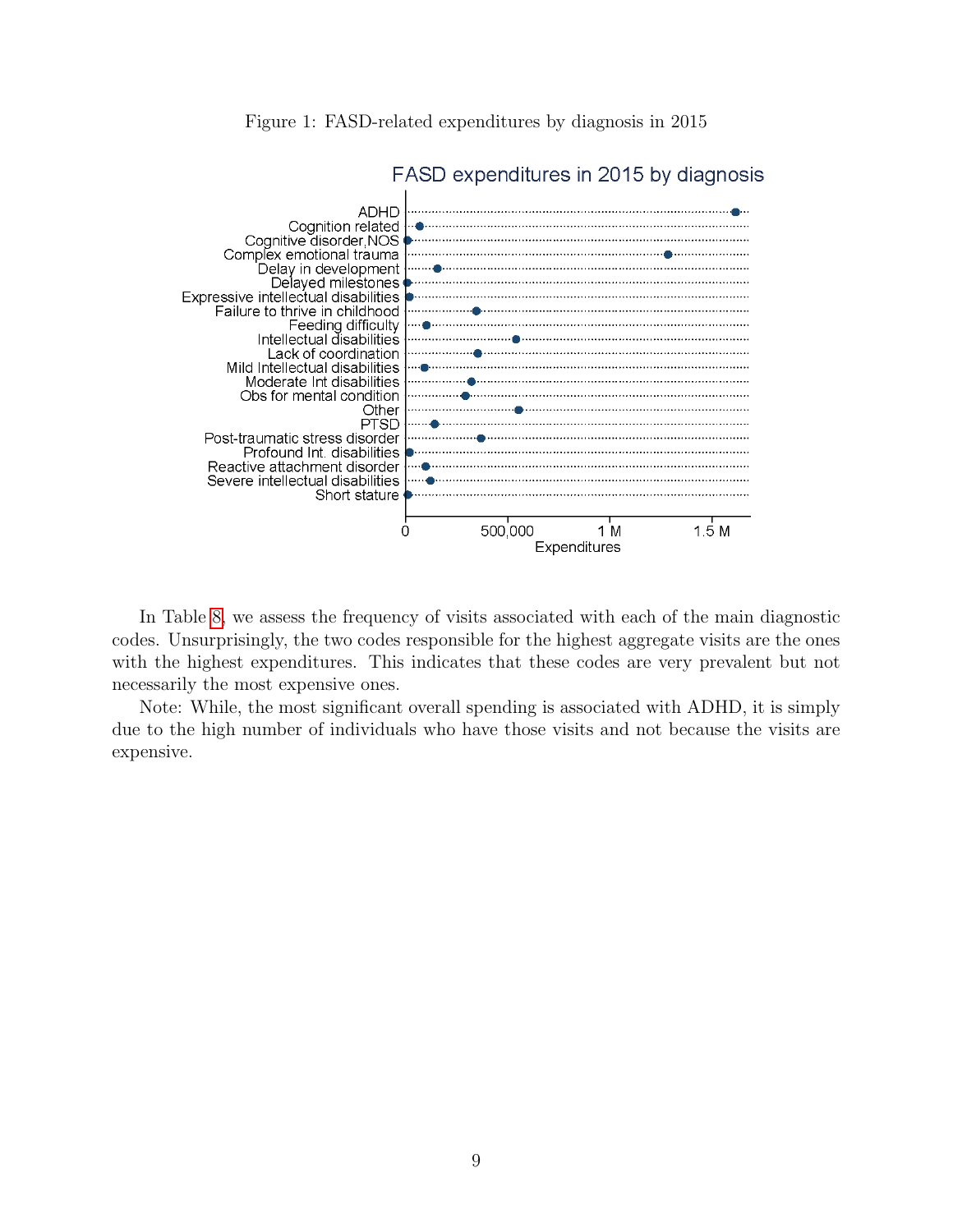<span id="page-9-0"></span>

| Diagnosis                                 | 2011  | 2012   | 2013  | 2014  | 2015            |
|-------------------------------------------|-------|--------|-------|-------|-----------------|
| Attention-deficit/hyperactivity disorder  | 365   | 365    | 365   | 364   | 273             |
| Complex emotional trauma                  | 364   | 363    | 360   | 363   | 271             |
| Failure to thrive in childhood            | 331   | 340    | 334   | 352   | 268             |
| Reactive attachment disorder              | 351   | 338    | 339   | 328   | 261             |
| Delay in development                      | 301   | 308    | 309   | 322   | 266             |
| Feeding difficulty                        | 284   | 304    | 309   | 334   | 257             |
| Moderate intellectual disabilities        | 254   | 242    | 310   | 283   | 264             |
| Expressive language disorder              | 283   | 259    | 270   | 265   | 179             |
| Observation for mental condition          | 184   | 240    | 230   | 266   | 232             |
| Delayed milestones                        | 239   | 263    | 282   | 243   | 116             |
| Mild intellectual disabilities            | 267   | 198    | 181   | 271   | 213             |
| Severe intellectual disabilities          | 180   | 173    | 274   | 227   | 170             |
| Short stature                             | 174   | 185    | 194   | 202   | 149             |
| Lack of coordination                      | 147   | 179    | 225   | 223   | 120             |
| Language disorder                         | 160   | 188    | 185   | 180   | 157             |
| Severe intellectual disabilities          | 211   | 103    | 138   | 221   | 145             |
| Developmental delay                       | 93    | 173    | 172   | 149   | 55              |
| Delayed milestones                        | 153   | 132    | 118   | 141   | 98              |
| Post-traumatic stress disorder            | 108   | 130    | 106   | 151   | 100             |
| Profound intellectual disabilities        | 63    | 82     | 115   | 113   | 88              |
| Short stature                             | 56    | 76     | 75    | 99    | 82              |
| Mental or behavioral problem              | 43    | 50     | 77    | 78    | 72              |
| Disorder of written expression            | 36    | 40     | 57    | 32    | 36              |
| Mood disorder                             | 49    | $34\,$ | 33    | 23    | 47              |
| Mathematics disorder                      |       |        | 17    | 151   | $6\phantom{.}6$ |
| Observation for other suspected condition | 23    | 40     | 46    | 35    | 28              |
| Hyperkinesis with developmental delay     | 29    | 53     | 57    | 13    | $\overline{5}$  |
| Symptoms involving cognition              | 12    | 39     | 56    | 34    | 13              |
| Other categories (combined)               | 78    | 101    | 127   | 150   | 1,650           |
| All                                       | 4,838 | 4,998  | 5,361 | 5,613 | 5,621           |

Table 8: Distribution of FASD-related visits by year and diagnosis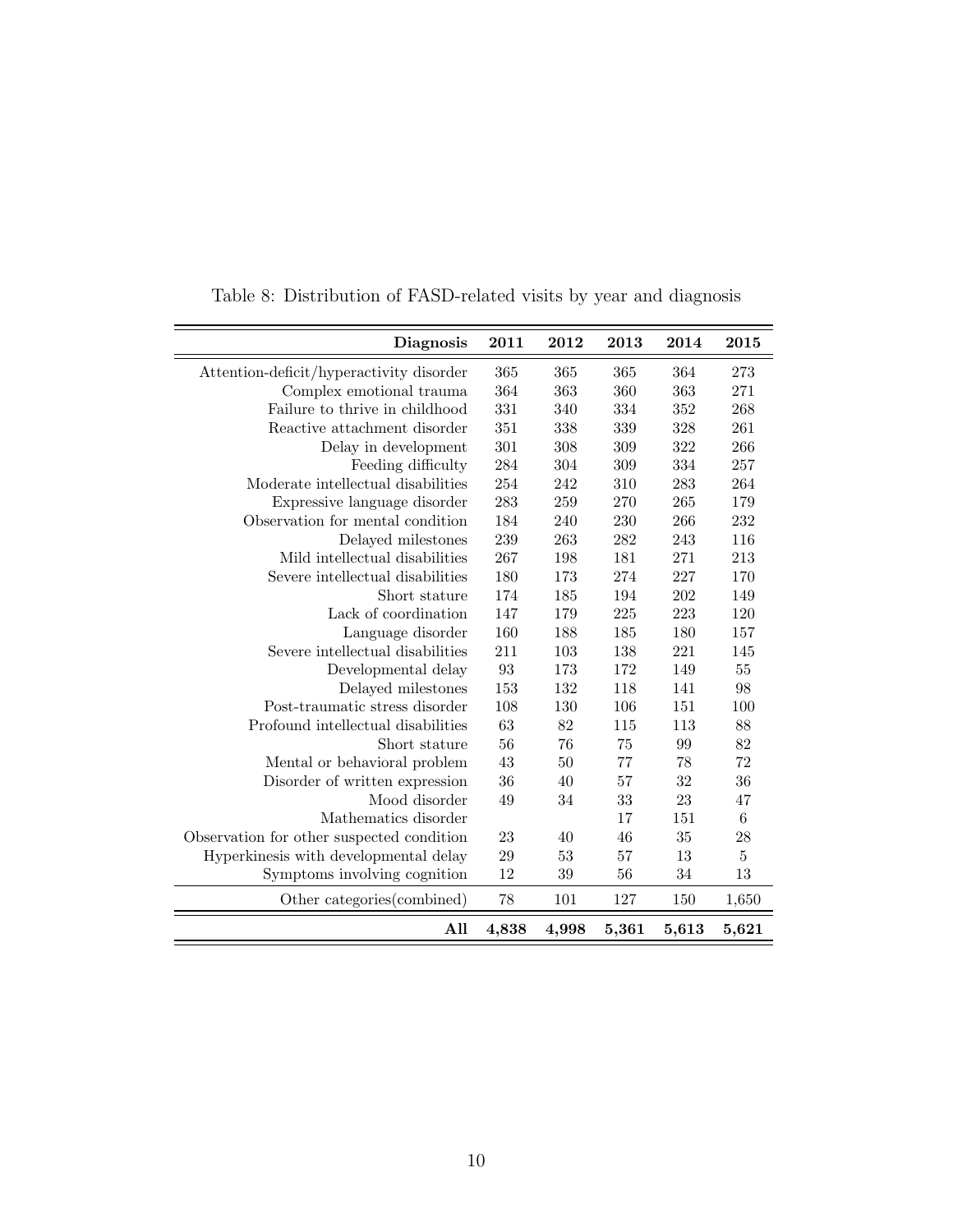# <span id="page-10-0"></span>5 Frequent initial diagnoses

As Table [4](#page-6-0) shows, most individuals are included in the dataset due to having only one FASD-related condition that appears in the available data. We have 14,478 individuals with one FASD-related diagnosis, 2,285 with 2 diagnoses, 537 individuals with 3 diagnoses, 147 individuals with 4 diagnoses, 42 individuals with 5 diagnoses, 21 individuals with 6 diagnoses, and 3 individuals with 7 diagnoses. Rather than simply examining the visits and expenditures for the entire sample, we now turn our attention to the initial diagnosesinclusion criteria- and how they influence future visits, spending, and general behavior. We focus on individuals who had only one FASD-related diagnosis to simplify the attribution process. We see from Table [9](#page-10-1) that attention-deficit/hyperactivity disorder is by far the most prevalent diagnosis (4,405) followed by failure to thrive in childhood (1,942), delay in development (1,508), and complex emotional trauma (1,064). As we described previously, there are only 10 people who have an initial diagnosis of fetal alcohol syndrome (FAS). This means that the majority of our sample has diagnoses that fall under the umbrella of FASDs but have not been diagnosed with FAS, the most involved form of FASD.

| <b>Diagnosis</b>                                            | Number of individuals |
|-------------------------------------------------------------|-----------------------|
| Attention-deficit/hyperactivity disorder                    | 4,405                 |
| Failure to thrive in childhood                              | 1,942                 |
| Delay in development, unspecified                           | 1,508                 |
| Complex emotional trauma (also PTSD)                        | 1,064                 |
| Feeding difficulty and mismanagement                        | 798                   |
| Expressive language disorder                                | 604                   |
| Short stature                                               | 519                   |
| Problems with communication                                 | 516                   |
| Delayed milestones                                          | 378                   |
| Underweight                                                 | 350                   |
| Observation for suspected mental condition                  | 332                   |
| <b>Dysmorphic Features</b>                                  | 284                   |
| Mental or behavioral problem, unspecified                   | 229                   |
| Lack of coordination or use for hypotonia (unspecified)     | 208                   |
| Lack of normal physiological development, unspecified       | 153                   |
| Reactive attachment disorder                                | 134                   |
| Moderate intellectual disabilities                          | 126                   |
| Observation for other suspected condition (neonatal period) | 122                   |
| Other categories (combined)                                 | 806                   |
| All                                                         | 14,478                |

<span id="page-10-1"></span>Table 9: Most frequent FASD-related diagnosis for individuals with only one FASD-related code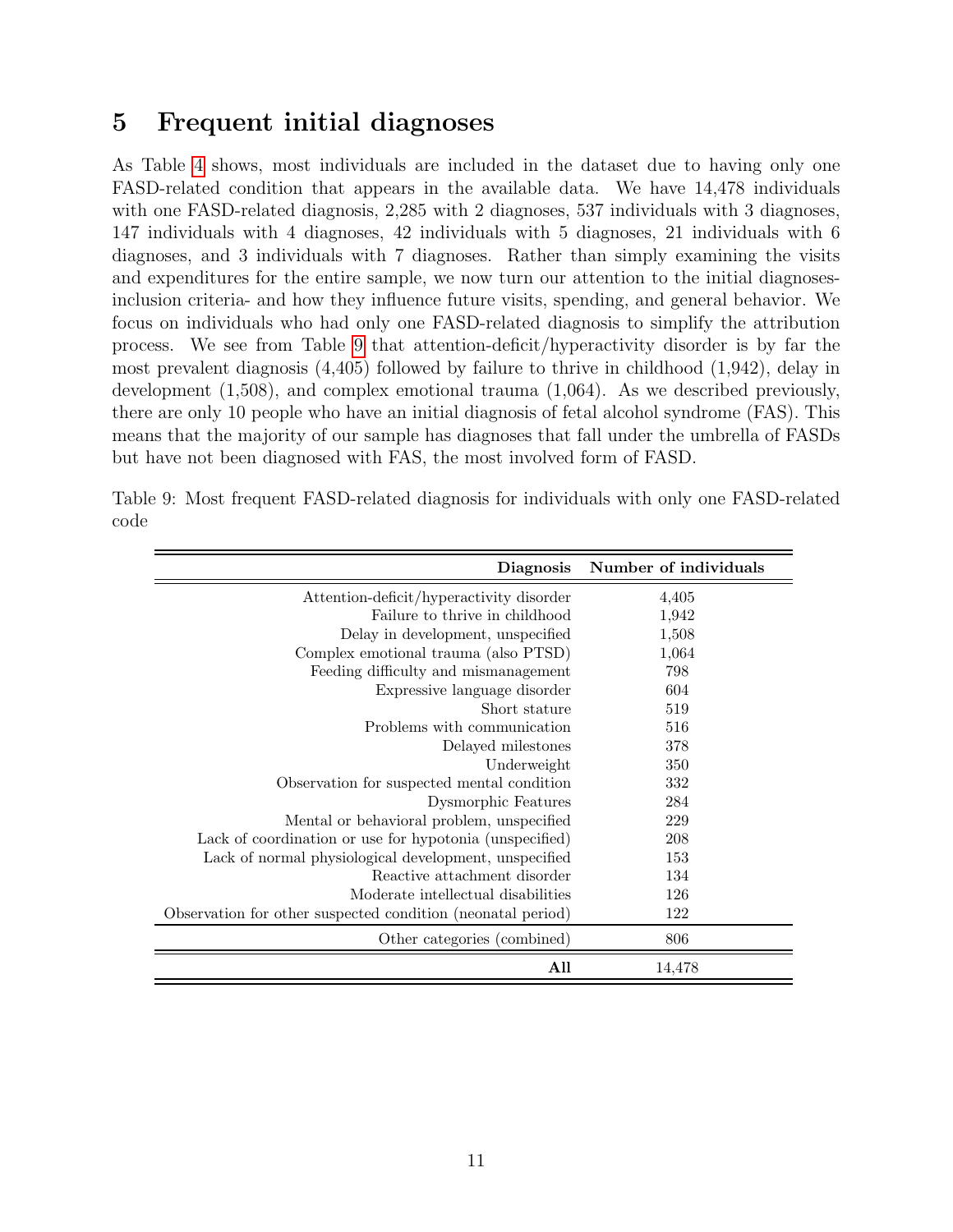## <span id="page-11-0"></span>5.1 Are there differences in future expenditures based on initial codes?

Starting with Table [10,](#page-12-0) we break down the average yearly spending by initial diagnosis. There is considerable heterogeneity in the amount of money spent on medical visits by code. We find that the most prevalent diagnoses are not the most expensive ones; for example, attention-deficit/hyperactivity disorder averages only \$5,675 per year while central nervous system disorder averages \$83,484, despite only six individuals diagnosed with it. The three diagnosis averaging more than \$100,000 were severe intellectual disabilities, feeding difficulties, and lack of normal physiological development. Fetal alcohol syndrome averaged \$4,504.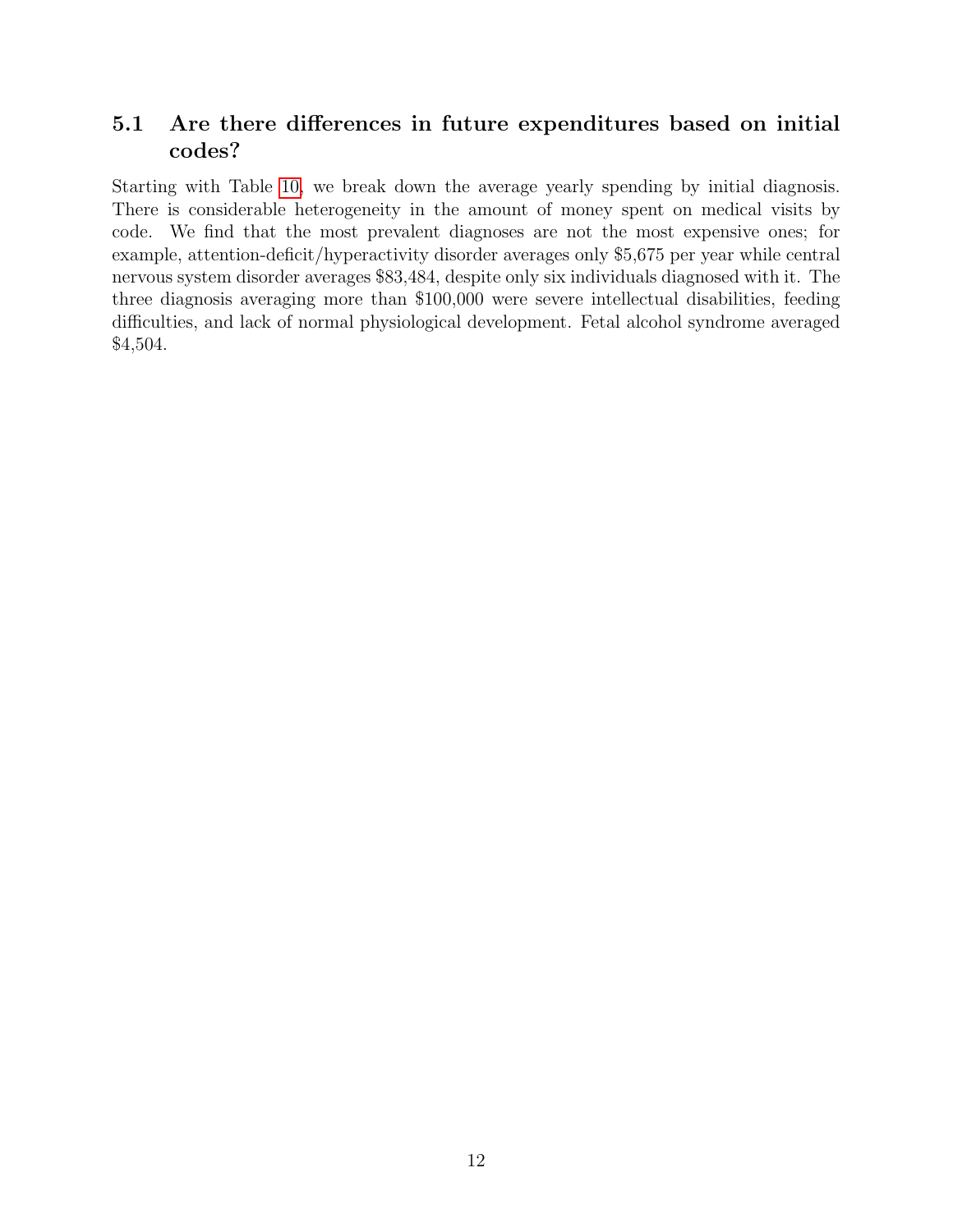<span id="page-12-0"></span>

| Diagnostic name                    | 2011       | 2012    | 2013    | 2014    | 2015    |
|------------------------------------|------------|---------|---------|---------|---------|
| Obs for other condition            | 30,533     | 40,614  | 47,277  | 222,670 | 62,751  |
| Mild intellectual disabilities     | 20,737     | 12,790  | 12,710  | 11,961  | 11,791  |
| Problems with learning             | 1,210      | 737     | 7,154   | 5,137   | 1,127   |
| Problems with communication        | 5,126      | 2,243   | 3,169   | 4,557   | 5,161   |
| Mental or behavioral problem       | 2,525      | 2,689   | 2,842   | 5,570   | 6,640   |
| Cognitive disorder, NOS            | 39,487     | 3,387   | 15,836  | 8,498   | 26,671  |
| Hyperkinesis with dev. delay       | 10,719     | 4,605   | 8,320   | 2,037   | 3,131   |
| Disorder of written expression     | 2,177      | 1,693   | 1,820   | 1,680   | 1,353   |
| Developmental delay, mixed         | 40,103     | 32,027  | 56,555  | 39,414  | 4,002   |
| Delay in Development, unspecified  | 15,791     | 12,178  | 20,566  | 11,802  | 12,511  |
| Moderate intellectual disabilities | 26,912     | 20,454  | 23,433  | 22,310  | 19,315  |
| Severe intellectual disabilities   | 161,437    | 66,517  | 36,094  | 44,841  | 213,106 |
| Profound intellectual disabilities | 116,825    | 32,257  | 41,652  | 38,073  | 150,090 |
| CNS disorder, NOS                  | 3,508      | 54,741  | 109,187 | 122,548 | 127,435 |
| Behavioral problems, other         | 1,651      | 1,262   | 2,358   | 1,564   | 1,180   |
| Obs for suspected mental condition | 7,386      | 5,483   | 6,452   | 6,837   | 17,454  |
| Maternal complication              | 1,849      | 1,485   | 3,461   | 1,548   | 4,957   |
| Lack of coordination               | 88,394     | 22,146  | 127,741 | 109,314 | 40,858  |
| Feeding difficulty                 | 126,757    | 92,183  | 151,612 | 101,791 | 185,549 |
| Dysmorphic Features                | 45,217     | 9,764   | 9,586   | 24,758  | 10,573  |
| Mood disorder                      | 3,905      | 4,652   | 4,534   | 10,224  | 4,126   |
| Complex emotional trauma           | 8,298      | 10,102  | 11,051  | 10,940  | 11,030  |
| Intermittent explosive disorder    | $15,\!312$ | 33,355  | 8,686   | 48,404  | 33,148  |
| Academic underachievement          | 1,588      | 1,705   | 1,234   | 5,980   | 3,554   |
| Reactive attachment disorder       | 7,499      | 6,565   | 8,672   | 11,760  | 6,985   |
| <b>ADD</b>                         | 12,708     | 11,484  | 6,390   | 7,658   | 5,059   |
| <b>ADHD</b>                        | 5,579      | 5,231   | 5,345   | 6,359   | 5,861   |
| Intro Procedures on the Larynx     | 3,676      | 3,689   | 2,382   | 2,108   | 2,308   |
| Alexia                             | 3,204      | 712     | 189     | 223     |         |
| Developmental dyslexia             | 1,691      | 1,310   | 1,412   | 964     | 689     |
| Specific reading disorder          | 1,597      | 5,593   | 1,463   | 960     | 1,020   |
| Expressive language disorder       | 4,376      | 1,969   | 4,096   | 1,943   | 4,681   |
| Language disorder                  | 18,074     | 2,474   | 2,515   | 6,735   | 2,132   |
| Mild cognitive impairment          | 1,679      | 2,097   | 7,176   | 5,485   | 5,582   |
| Toxic encephalopathy               | 1,341      | 2,590   | 88,863  | 36,921  |         |
| Static encephalopathy              | $5,\!090$  | 17,944  | 21,321  | 2,920   | 22,166  |
| Microphthalmos NOS                 | 23,946     | 96,402  | 20,833  | 15,975  | 10,283  |
| Fetal Alcohol Syndrome (EIU)       | 3,465      | 2,377   | 4,845   | 2,163   | 9,669   |
| Underweight                        | 5,223      | 2,948   | 1,738   | 2,092   | 1,828   |
| Lack norm physio dev NOS           | 74,662     | 312,012 | 80,336  | 78,569  | 84,524  |
| Failure to thrive in childhood     | 14,749     | 12,532  | 15,159  | 16,432  | 44,790  |
| Delayed milestones                 | 14,533     | 31,810  | 3,561   | 11,035  | 2,858   |
| Short stature                      | 9,358      | 6,313   | 9,764   | 7,189   | 31,223  |
| Alexia and dyslexia                | 786        | 566     | 3,502   | 1,433   | 1,193   |
| Symbolic dysfunction               | 865        | 680     | 610     | 833     | 824     |
| Cognitive communication deficit    | 294        | 3,889   | 2,110   | 451     | 850     |
| Symptoms involving cognition       | 9,437      | 9,932   | 159,022 | 88,341  | 21,189  |

Table 10: Average yearly expenditures by initial diagnosis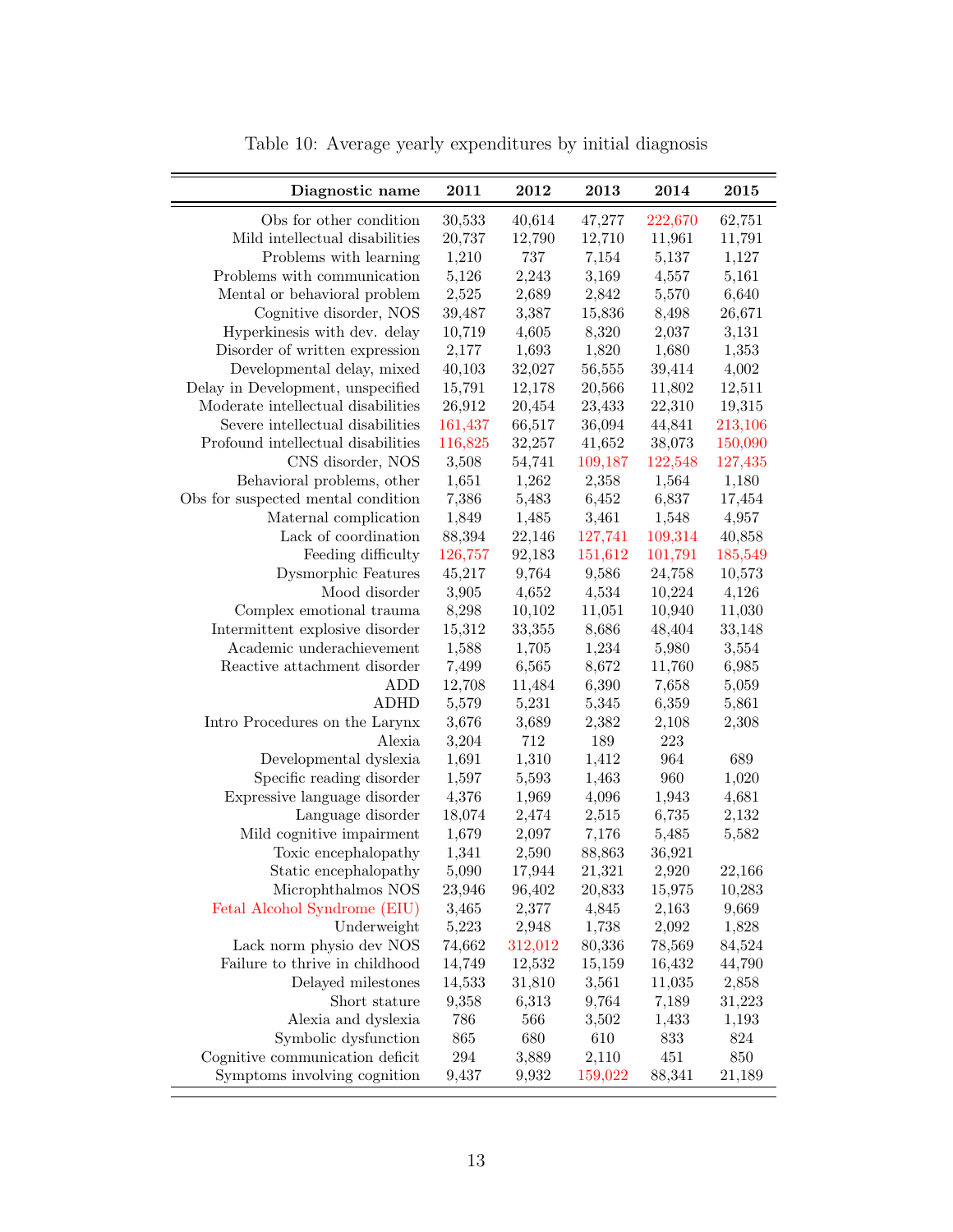<span id="page-13-0"></span>

Figure 2: Distribution of total spending between 2011 and 2015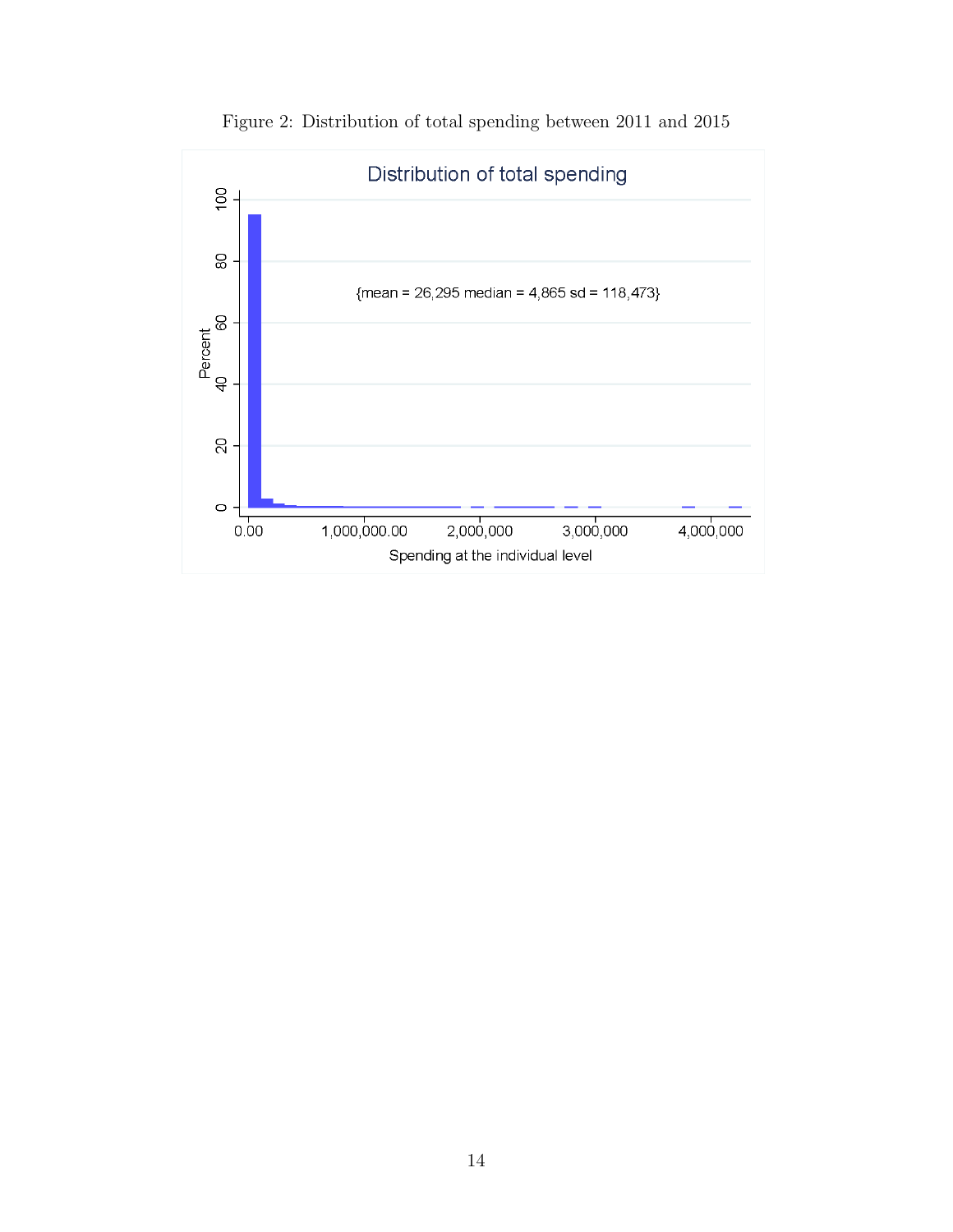<span id="page-14-1"></span>

#### Figure 3: Distribution of total visits

# <span id="page-14-0"></span>6 Distribution of spending and visits at the individual level

As we have shown above, there is considerable heterogeneity in spending and visits by initial code. This section describes the distribution of spending and visits at the individual level. Figure [2](#page-13-0) shows that the average expenditure at the individual level is \$26,295 but with a large standard deviation of \$118,473 which makes it clear that the data is highly skewed. In fact, at \$4,865, the median expenditure is considerably lower than the average. Most of the individuals (75%) had expenditures less than \$10,703. This finding is consistent when examining the number of visits, as the average is much higher than the median as can be seen in Figure [3.](#page-14-1)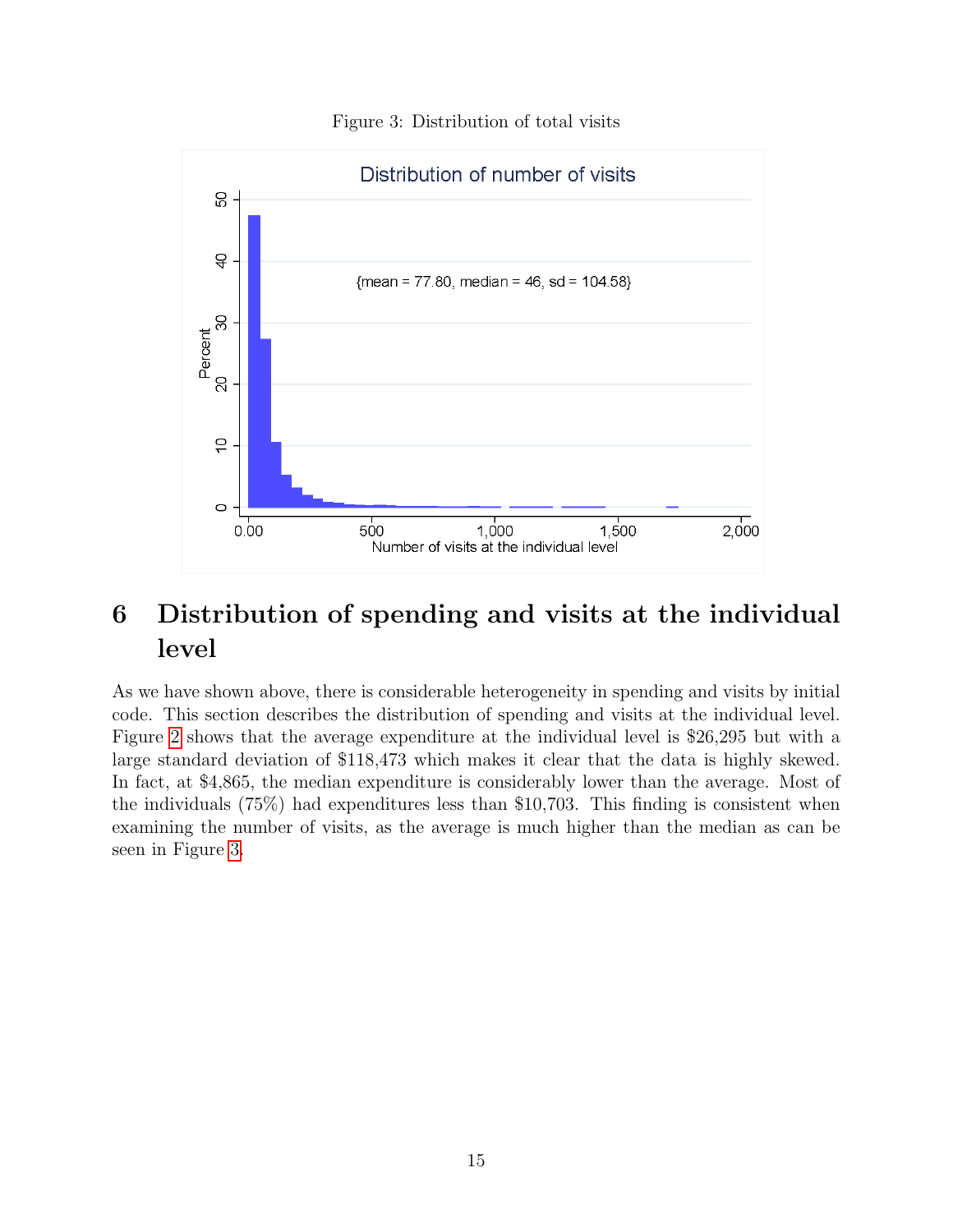# <span id="page-15-0"></span>7 Who is responsible for the spending?

This section shows that almost 86% of the spending is attributable to the top 20% individuals. The lowest 20% spenders are responsible for less than 1% of the overall expenditures.

|                                | (1)                            |  |  |  |
|--------------------------------|--------------------------------|--|--|--|
| Quintiles                      | Share of total spending        |  |  |  |
|                                |                                |  |  |  |
| $0 - 20$                       | $0.72\%$ ***                   |  |  |  |
|                                | (0.00273)                      |  |  |  |
| 20-40                          | $2.18\%***$                    |  |  |  |
|                                | (0.000743)                     |  |  |  |
| 40-60                          | $3.74\%***$                    |  |  |  |
|                                | (0.001245)                     |  |  |  |
| 60-80                          | $6.95\%***$                    |  |  |  |
|                                | (0.00223)                      |  |  |  |
| 80-100                         | $86.3\%***$                    |  |  |  |
|                                | (0.00441)                      |  |  |  |
|                                |                                |  |  |  |
| Observations                   | 17,531                         |  |  |  |
| Standard errors in parentheses |                                |  |  |  |
|                                | *** p<0.01, ** p<0.05, * p<0.1 |  |  |  |

Figure 4: Share of spending by quintile

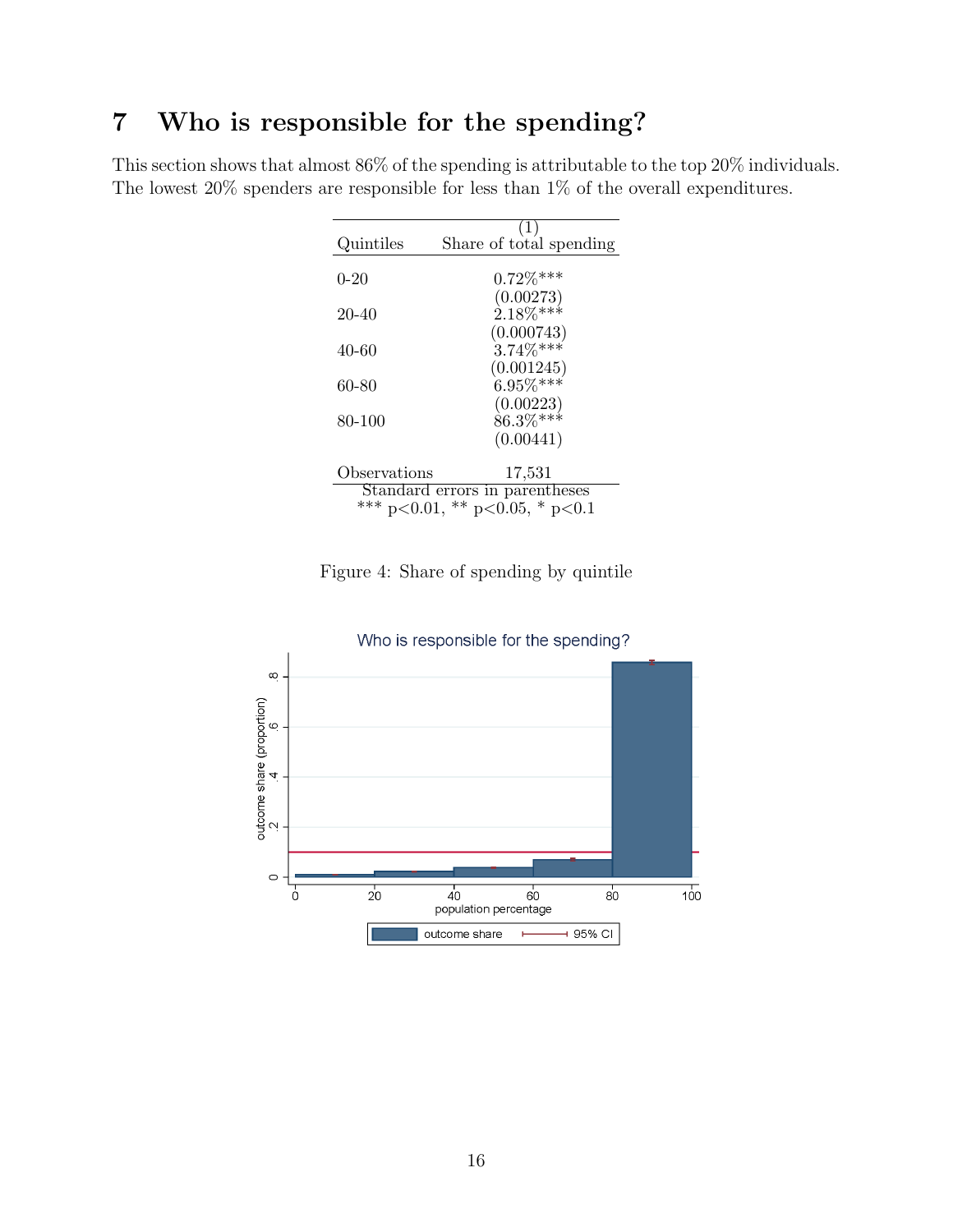## <span id="page-16-0"></span>8 Basic estimation

In this section, we examine the factors that explain the variation in expenditures across individuals. We estimate the basic regression below as a starting point:

$$
y_i = \beta_0 + \beta_1 Diag_i + \beta_2 Male + \beta_3 Age + \beta_4 Agesq + \tau_t + \epsilon_i
$$
\n(1)

where  $y_i$  is the total spending for individual i;  $Diag_i$  are the total number of orignial diagnoses for individual i; Male is a dummy variable indicating if the patient is male or female,  $Age$ and Age squared examine the nonlinear relationship between age and expenditures. Lastly,  $\tau$  captures time invariant effects, and  $\epsilon_i$  is the model error. The  $\beta_{1-4}$  and  $\tau$  coefficients are parameters to be estimated. The coefficient of interest,  $\beta_1$ , is the estimated effect of an additional diagnosis on expenditures.

| VARIABLES                                                               | $\left(1\right)$<br>Total spending |
|-------------------------------------------------------------------------|------------------------------------|
| Number of FASD-related diagnoses                                        | 44,825***                          |
| Male                                                                    | (1,534)<br>$-3,774.11***$          |
| Age at FASD-related diagnosis                                           | (1,889)<br>$-3,381,79$ ***         |
| Age square                                                              | $(578.2)$<br>225.21***             |
| $2012$ . year                                                           | (36.59)<br>$4,830.32*$             |
| $2013$ .year                                                            | (2, 814)<br>$13,197***$            |
| $2014$ . year                                                           | (2,843)<br>$8,402***$              |
| $2015$ .year                                                            | (2,859)<br>$12,113***$             |
| Constant                                                                | (2,865)<br>$-37,161***$            |
| Race (categorical)                                                      | (10, 341)<br>YES                   |
|                                                                         |                                    |
| Observations<br>R-squared                                               | 16,753<br>$\,0.056\,$              |
| Standard errors in parentheses<br>ホホホ<br>$0.01 \times 1000 \times 1000$ |                                    |

<sup>\*\*\*</sup> p<0.01, \*\* p<0.05, \* p<0.1

From the regression, we can conclude that each additional FASD-related diagnosis is associated with an additional \$44,825 in expenditures. It is important to note that the majority of individuals in our sample have only 1 FASD-related diagnosis. Additionally, we can see that, holding all other variables constant, being a male is associated with fewer expenditures and a diagnosis at an earlier age is also associated with less spending.

### <span id="page-16-1"></span>9 Births post 2010

In this section, we focus on individuals born post 2010. Since the available data begins in 2011, examination of these individuals allows us to observe the universe of their visits. This simplifies our analysis as we do not have any omitted visits before the start of our data.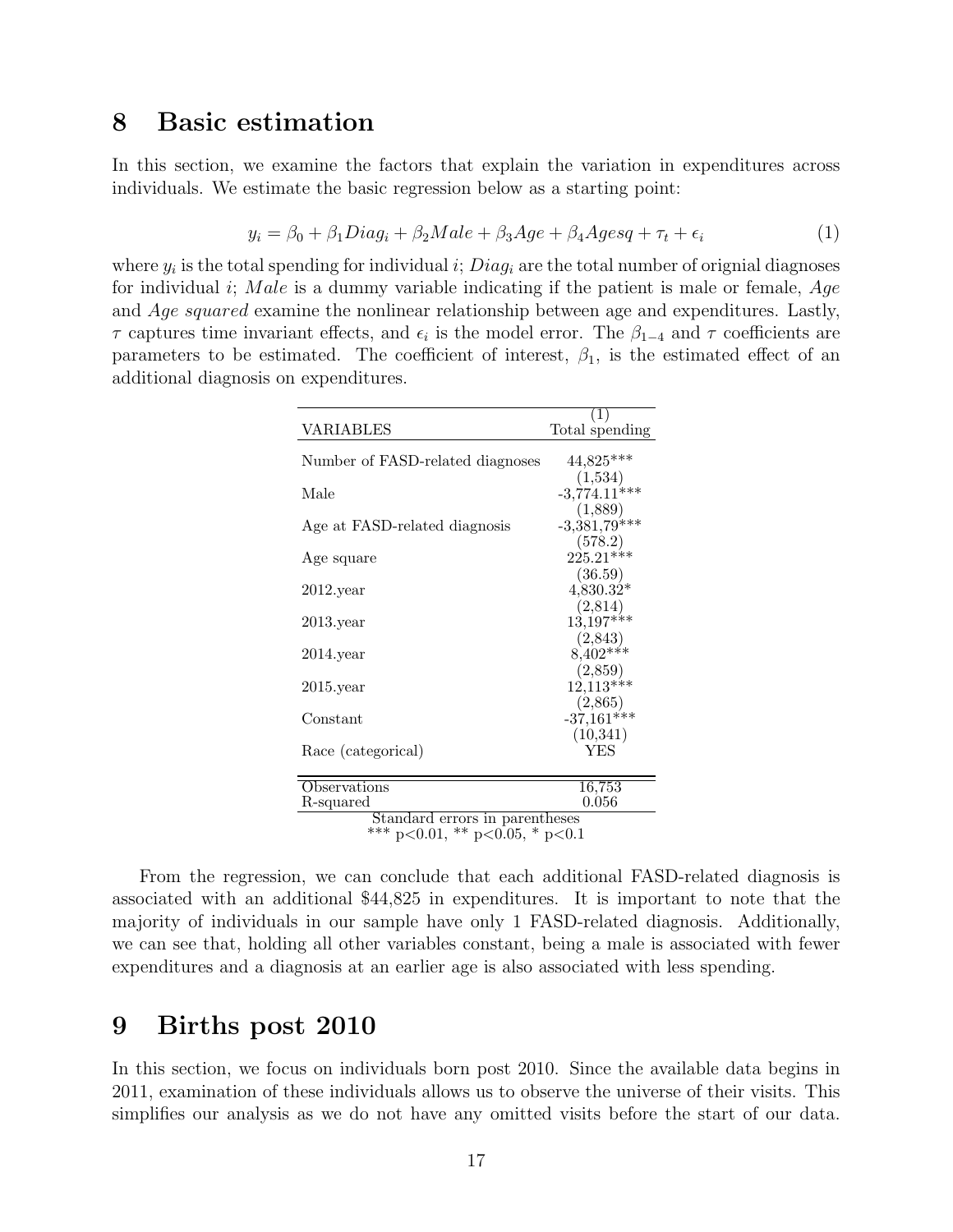When we restrict our data to just those individuals, we are left with 3,896 individuals with a total of 457,820 observations. Of the individuals, 57.2% are male and 42.8% are female. For this subsample, the first 1-5 years of life are captured in the data and, over that time, these children have an average of 60 visits per year with an average visit cost of \$410.60.

| Race             | Female | Male  | Total |
|------------------|--------|-------|-------|
| Native Hawaian   | 254    | 365   | 619   |
| Filipino         | 284    | 386   | 670   |
| Pacific Islander | 139    | 202   | 341   |
| Other Asian      | 188    | 295   | 483   |
| White            | 294    | 380   | 674   |
| Other            | 337    | 418   | 755   |
| Unknown          | 162    | 183   | 345   |
| Total            | 1.658  | 2.229 | 3,887 |

Table 11: Number of individuals by race and gender

In Table 12, we show the distribution of the births across the five years for which we have data. We observe the children who were born in 2011 years for four years, those in 2012 for 3 years, and so on.

| Birth year | Number of children |
|------------|--------------------|
| 2011       | 1,214              |
| 2012       | 1,077              |
| 2013       | 812                |
| 2014       | 544                |
| 2015       | 249                |
| Total      | 3,896              |

Table 12: Number of children by birth year

For an individual to be included in our dataset, they have to meet an inclusion criteria of having at least one FASD-related visit. The table below shows the age at which the children first had an FASD-related visit. We can see that, in this subsample of individuals born after 2010, 35.9% of the individuals had their first diagnosis before turning 1 and 81.7% of our sample had an FASD-related visit by the age of 3.

#### <span id="page-17-0"></span>9.1 When does the initial diagnosis happen?

We examine the number of FASD-related conditions for the children in our subsample in Table 14. We find that the majority (82.4%) have only one FASD-related condition; less than 0.6% have more than 5 conditions. We next examine the frequency of overall and FASD-specific visits. We note from the table that the share of visits specifically associated with FASD-related conditions differ by age and range between 7.1% and 12.5%.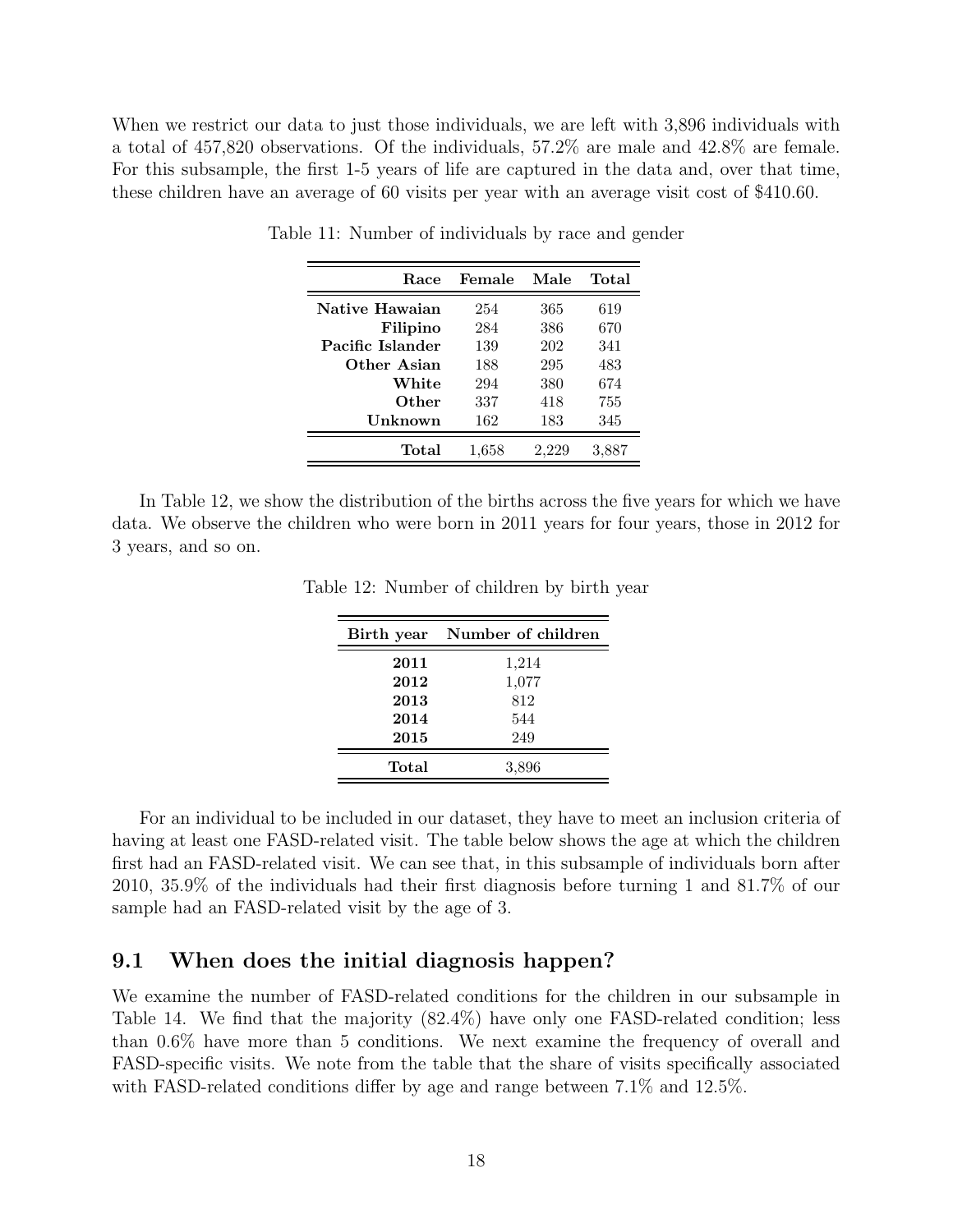| Year     | Number of children |
|----------|--------------------|
| O        | 1,402              |
| 1        | 962                |
| $\bf{2}$ | 820                |
| 3        | 553                |
| 4        | 159                |
| Total    | 3,896              |

Table 13: Age of initial diagnosis

| Number of conditions Number of children |       |
|-----------------------------------------|-------|
| 1                                       | 3,212 |
| 2                                       | 492   |
| 3                                       | 137   |
| 4                                       | 33    |
| 5                                       | 11    |
| 6                                       | 11    |
| Total                                   | 3,896 |

## <span id="page-18-0"></span>9.2 Frequency of visits

| Age     |       | $M$ visits $M$ FASD-related visits |        | M charges M FASD-related charges |
|---------|-------|------------------------------------|--------|----------------------------------|
| 0       | 21.37 | 2.42                               | 395.60 | 77.71                            |
|         | 20.16 | 4.24                               | 98.83  | 97.31                            |
| 2       | 16.53 | 5.49                               | 68.19  | 50.95                            |
| 3       | 14.82 | 5.90                               | 66.32  | 56.92                            |
| 4       | 14.96 | 6.01                               | 58.97  | 43.80                            |
| Overall | 18.47 | 4.15                               | 166.97 | 73.27                            |
|         |       |                                    |        |                                  |

Table 15: Visits and expenditures by age

## <span id="page-18-1"></span>9.3 Visits and spending by year at the individual level

In this section, we analyze the information at the individual level by averaging the spending by year. Therefore, we only leave one observation per year per individual.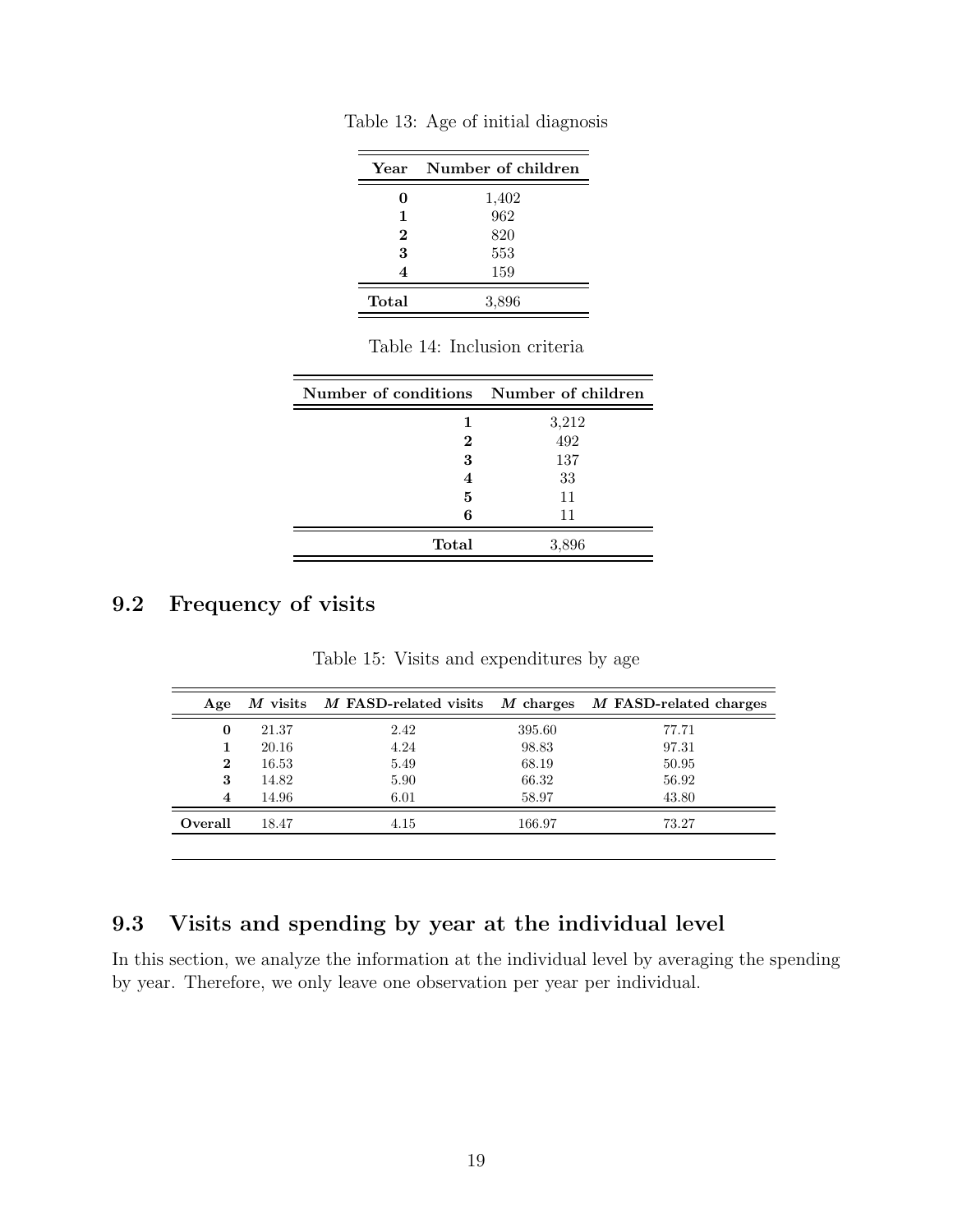| $\operatorname{Year}$ | M per visit | SD per visit                                 | M total   | SD total  |
|-----------------------|-------------|----------------------------------------------|-----------|-----------|
|                       |             | Expenditures by year at the individual level |           |           |
| 2011                  | 227.87      | 503.04                                       | 15,583.42 | 61,772.4  |
| 2012                  | 191.74      | 525.33                                       | 13,697    | 103,124   |
| 2013                  | 181.83      | 738.98                                       | 14,435.06 | 79,547.01 |
| 2014                  | 172.32      | 708.58                                       | 15,055.51 | 78,044.97 |
| 2015                  | 114.26      | 403.26                                       | 12,023.13 | 86,807.3  |
| Average               | 166.97      | 604.41                                       | 10,671.41 | 73,873.39 |
|                       | FASD        | expenditures by year at the individual level |           |           |
| 2011                  | 79.09       | 223.00                                       | 172.47    | 380.00    |
| 2012                  | 79.14       | 456.12                                       | 346.88    | 1,732.10  |
| 2013                  | 59.30       | 107.15                                       | 356.98    | 2,647.35  |
| 2014                  | 73.95       | 438.26                                       | 774.83    | 12,616.75 |
| 2015                  | 79.90       | 1,022.43                                     | 415.51    | 2,662     |
| Average               | 73.27       | 597.15                                       | 471.97    | 6,952.01  |

Table 16: Total and FASD expenditures by year

Table 17: Overall and FASD-related visits by year

| Year    | M visits |       | SD visits M FASD visits SD FASD visits |      |
|---------|----------|-------|----------------------------------------|------|
| 2011    | 17.53    | 24.10 | 4.87                                   | 9.05 |
| 2012    | 17.72    | 24.67 | 4.37                                   | 8.24 |
| 2013    | 18.55    | 25.32 | 4.22                                   | 7.73 |
| 2014    | 18.96    | 28.56 | 4.29                                   | 8.37 |
| 2015    | 18.67    | 30.90 | 4.28                                   | 8.54 |
| Average | 18.47    | 27.56 | 4.28                                   | 8.27 |

Table 18: Overall expenditures by year

| Year  | Total $(\$)$ | Total FASD (\$) |
|-------|--------------|-----------------|
| 2011  | 16,611,927   | 72,096          |
| 2012  | 28,614,058   | 280,287         |
| 2013  | 41,197,672   | 431,594         |
| 2014  | 50,285,388   | 1,124,282       |
| 2015  | 40,361,660   | 545,985         |
| Total | 177,070,705  | 2,454,244       |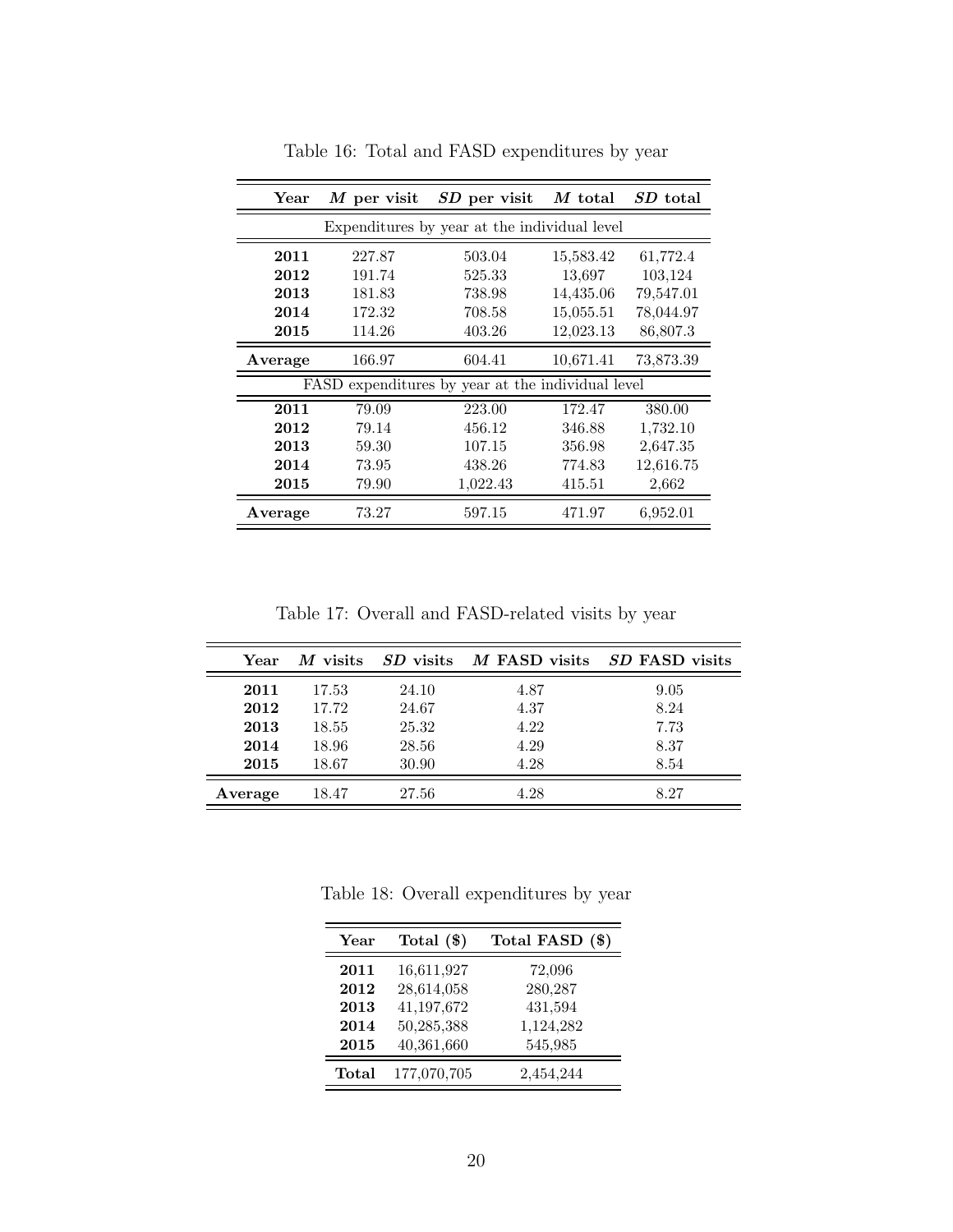# <span id="page-20-0"></span>10 Who is responsible for the spending among the children born post 2010?

This section shows that almost 90% of the spending is attributable to top 20% of individuals. The lowest 20% of individuals (by cost) are responsible for less than 1% of the overall expenditures.

| <b>VARIABLES</b> | Total spending                 |
|------------------|--------------------------------|
|                  |                                |
| $0 - 20$         | $0.68\%***$                    |
|                  | (0.0002)                       |
| 20-40            | $1.54\%***$                    |
|                  | (0.00049)                      |
| 40-60            | $2.48\%***$                    |
|                  | (0.00078)                      |
| 60-80            | $4.87\%***$                    |
|                  | (0.00147)                      |
| 80-100           | $90.04\%***$                   |
|                  |                                |
|                  | (0.00289)                      |
|                  |                                |
| Observations     | 3,896                          |
|                  | Standard errors in parentheses |
|                  | *** p<0.01, ** p<0.05, * p<0.1 |

Figure 5: Figure 4: Who is responsible for the spending?



### <span id="page-20-1"></span>10.1 Are the results any different for this subsample?

The results for the children born post 2010 are very similar to our main analysis. This consistency gives us confidence in our main sample.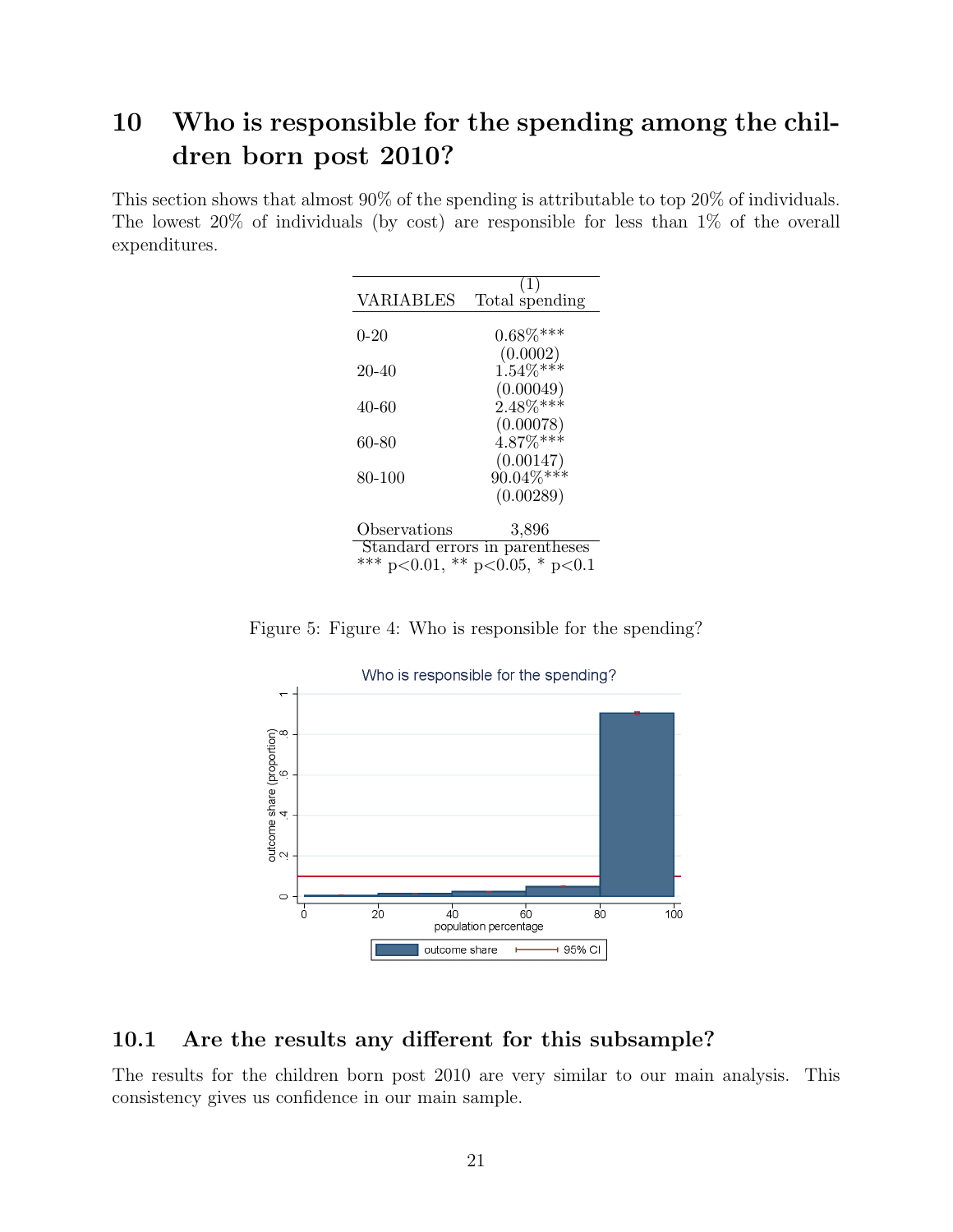## <span id="page-21-0"></span>11 Limitations

Findings of these analyses must be interpreted in context of the study's limitations. First, the data available include patients who met inclusion criteria within seven years. Therefore, other patients who had FASD-related diagnoses outside of the seven year window are not included. Additionally, the data are for visits during a five year period and therefore do not capture the entire adolescent period from birth through age 18 for any cohort of patients.

A second limitation is related to the challenges of diagnosing FASDs. As an umbrella diagnosis, FASDs includes many conditions and the data available are based on ICD codes that relate to those specific conditions. However, these conditions are not always FASD and there is not a unique ICD code for the conditions when they represent FASD. Therefore, it is likely that not all of the patients included in our analyses have a FASD. Approximately 9% of Hawaii's childhood Medicaid population is included in our sample and 5% is a conservative estimate of FASD prevalence. Therefore, we are likely slightly overestimating the visits and expenditures that are truly associated with FASDs. However, FASDs tend to be complex disorders, which suggests that the more expensive cases may be more likely to be attributable to FASDs.

## <span id="page-21-1"></span>12 What does FASD prevention cost?

FASDs are preventable if a developing fetus is not exposed to alcohol. Alcohol SBI is an evidence-based approach to reduce risky alcohol use and prevent consequences of risky alcohol use, including FASDs.

As 45.2% of Hawaii births are unintended (Centers for Disease Control and Prevention, 2011), prevention efforts should focus on all women who could become pregnant, not just those are trying to become pregnant. Hawaii has 261,665 females ages 15-44 (U.S. Census Bureau, 2010). Of those, 18%, or 47,100 people, are covered by Medicaid (Guttmacher, 2018). Prevention for FASDs could focus on women who drink alcohol, which is 41% of women in Hawaii (BRFSS, 2011-2014), or 19,311 women of childbearing age on Medicaid. Hawaii Medicaid reimbursement rates for alcohol SBI are \$24.04 (15-30 minutes) and \$46.92 (more than 30 minutes). Even if every woman of childbearing age who drinks alcohol is given a brief intervention, it would cost \$464,236. This is an overestimate of costs of prevention, as most women who consume alcohol do not require a 15-minute brief intervention and instead could be educated about the risks of alcohol during pregnancy with a briefer amount of discussion and education.

## <span id="page-21-2"></span>13 Conclusion

We found that, on average, FASD-related visits cost Medicaid \$6 million/year in Hawaii. Some, but not all, of these costs can be prevented by reducing alcohol-exposed pregnancies. Alcohol SBI can be used systematically and cost-effectively to prevent FASDs as well as other consequences of risky alcohol use. Alcohol SBI consultations are currently reimbursed only when they are at least 15 minutes, but it typically takes only 3-4 minutes. Medicaid in Hawaii and other states could promote prevention of FASDs through improved reimbursement rates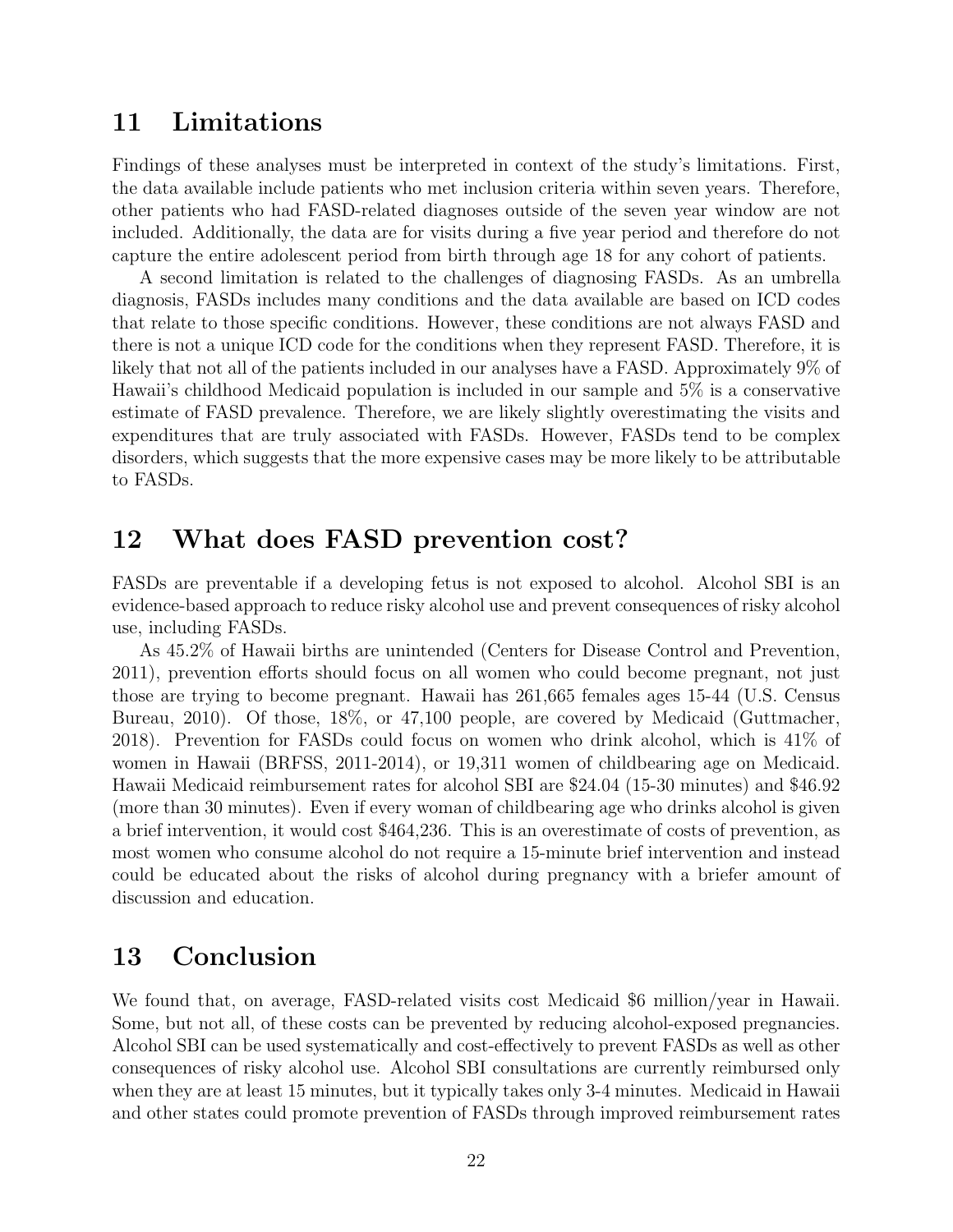and reimbursement for briefer (less than 15 minute) interventions. Even if Medicaid incurred additional costs for alcohol SBI, such prevention activities are far less expensive than treating alcohol consequences including FASDs.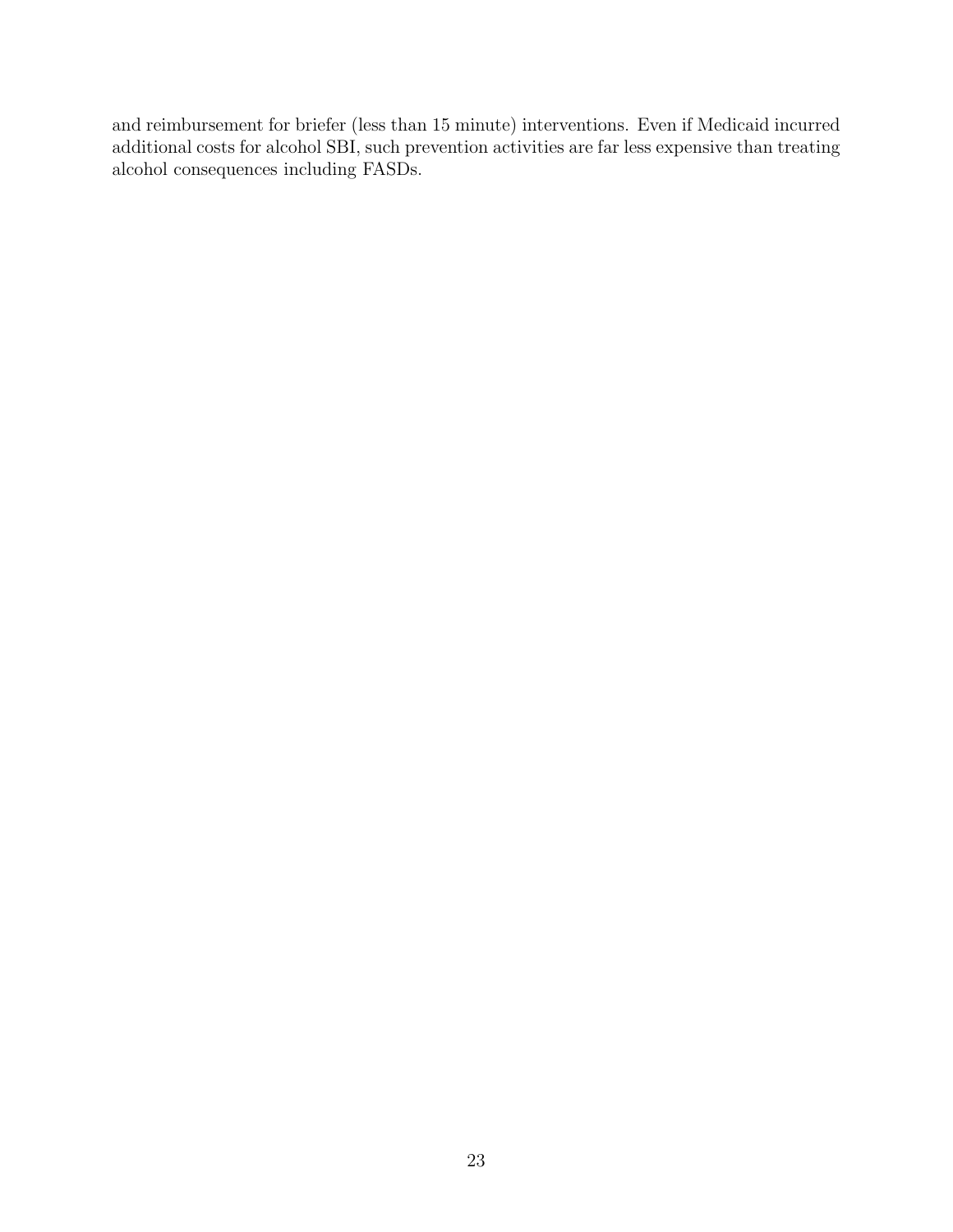## References

- <span id="page-23-7"></span>Babor, T. F., B. G. McRee, P. A. Kassebaum, P. L. Grimaldi, K. Ahmed, and J. Bray (2007). Screening, Brief Intervention, and Referral to Treatment (SBIRT): toward a public health approach to the management of substance abuse. Substance abuse  $28(3)$ , 7–30.
- <span id="page-23-2"></span>Chasnoff, I. J., A. M. Wells, and L. King (2015, 2). Misdiagnosis and Missed Diagnoses in Foster and Adopted Children With Prenatal Alcohol Exposure. *PEDIATRICS* 135(2), 264–270.
- <span id="page-23-8"></span>Désy, P. M. and C. Perhats (2008, 2). Alcohol Screening, Brief Intervention, and Referral in the Emergency Department: An Implementation Study. Journal of Emergency *Nursing*  $34(1)$ , 11–19.
- <span id="page-23-4"></span>Hong, M. and R. S. Krauss (2017, 4). Ethanol itself is a holoprosencephaly-inducing teratogen.  $PLoS$  ONE 12(4).
- <span id="page-23-5"></span>Jirikowic, T., J. Gelo, and S. Astley (2010, 10). Children and youth with fetal alcohol spectrum disorders: Summary of intervention recommendations after clinical diagnosis. Intellectual and Developmental Disabilities 48 (5), 330–344.
- <span id="page-23-6"></span>Lange, S., C. Probst, G. Gmel, J. Rehm, L. Burd, and S. Popova (2017, 10). Global prevalence of fetal alcohol spectrum disorder among children and youth: A systematic review and meta-analysis. JAMA Pediatrics 171(10), 948–956.
- <span id="page-23-9"></span>Lewis, V. A., C. H. Colla, K. Tierney, A. D. van Citters, E. S. Fisher, and E. Meara (2014). Few ACOs pursue innovative models that integrate care for mental illness and substance abuse with primary care. Health Affairs  $33(10)$ , 1808–1816.
- <span id="page-23-1"></span>May, P. A., C. D. Chambers, W. O. Kalberg, J. Zellner, H. Feldman, D. Buckley, D. Kopald, J. M. Hasken, R. Xu, G. Honerkamp-Smith, H. Taras, M. A. Manning, L. K. Robinson, M. P. Adam, O. Abdul-Rahman, K. Vaux, T. Jewett, A. J. Elliott, J. A. Kable, N. Akshoomoff, F. Daniel, J. A. Arroyo, D. Hereld, E. P. Riley, M. E. Charness, C. D. Coles, K. R. Warren, K. L. Jones, and H. E. Hoyme (2018, 2). Prevalence of fetal alcohol spectrum disorders in 4 US communities. JAMA - Journal of the American Medical Association 319(5), 474-482.
- <span id="page-23-10"></span>Onoye, J. M. and M. D. Thompson (2017, 5). Challenges and Progress in Building a Comprehensive Statewide System for Fetal Alcohol Spectrum Disorders Prevention in Hawaii. Maternal and Child Health Journal 21 (5), 1002–1009.
- <span id="page-23-0"></span>Popova, S., S. Lange, C. Probst, G. Gmel, and J. Rehm (2017, 3). Estimation of national, regional, and global prevalence of alcohol use during pregnancy and fetal alcohol syndrome: a systematic review and meta-analysis. The Lancet Global Health  $5(3)$ , e290–e299.
- <span id="page-23-3"></span>Popova, S., S. Lange, K. Shield, A. Mihic, A. E. Chudley, R. A. Mukherjee, D. Bekmuradov, and J. Rehm (2016, 3). Comorbidity of fetal alcohol spectrum disorder: A systematic review and meta-analysis. The Lancet 387(10022), 978–987.